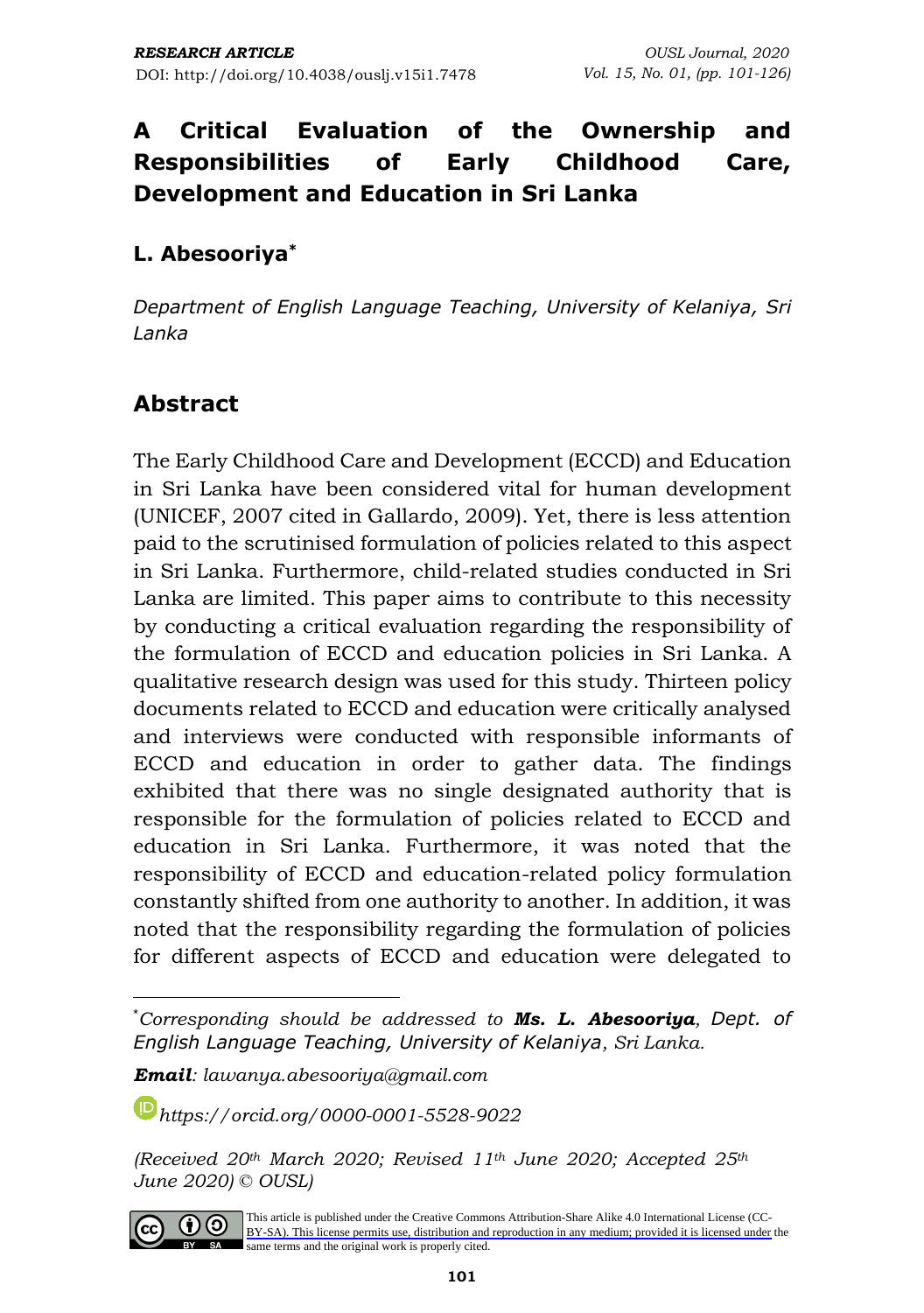different parties. Lack of coordination among these diverse parities had resulted in no clear-cut policies for any of the aspects of ECCD and education. Furthermore, lack of supervision and monitoring had resulted in the non-implementation of the prevalent ECCD and education policies in Sri Lanka. Hence, the requirement for stern and stable ECCD policy formulating and monitoring agents is highlighted in the present study.

**Keywords:** ECCD, education, ownership, responsibility, policies

# **Introduction**

Sri Lanka has a long history of attempts to provide education for all its citizens. Yet, there has been a limited attention towards Early Childhood Care and Development (ECCD) and education of children who are below the age of 5 years. Even though the concept of formal education originated in the world around the 13th century, the attention to early childhood education and care started later during the 1800s.

Even though ECCD and education are the responsibility of the Children's Secretariat, it appears that many governmental (i.e. NIE, Ministry of Education) and non-governmental organisations (i.e. UNESCO, ARNEC) contribute in developing and maintaining the ECCD in Sri Lanka. These organisations issue different types of policy documents and recommendations for the maintenance and the evaluation of ECCD and education in Sri Lanka. Even though there are policies and regulations available in Sri Lanka regarding ECCD and education, there is no accepted and comprehensive policy targeting early childhood care, development, education and language of the children in Sri Lanka. Moreover, the availability of the policies is limited and there are contradictions in the available policies. Furthermore, there is no identifiable authoritative body which is responsible for ECCD and education in Sri Lanka. Yet, there are implicit policies which are operating in the ECCD centres in Sri Lanka.

This study aims to review the available policy documents from 1986 to 2019 on ECCD and education in Sri Lanka which were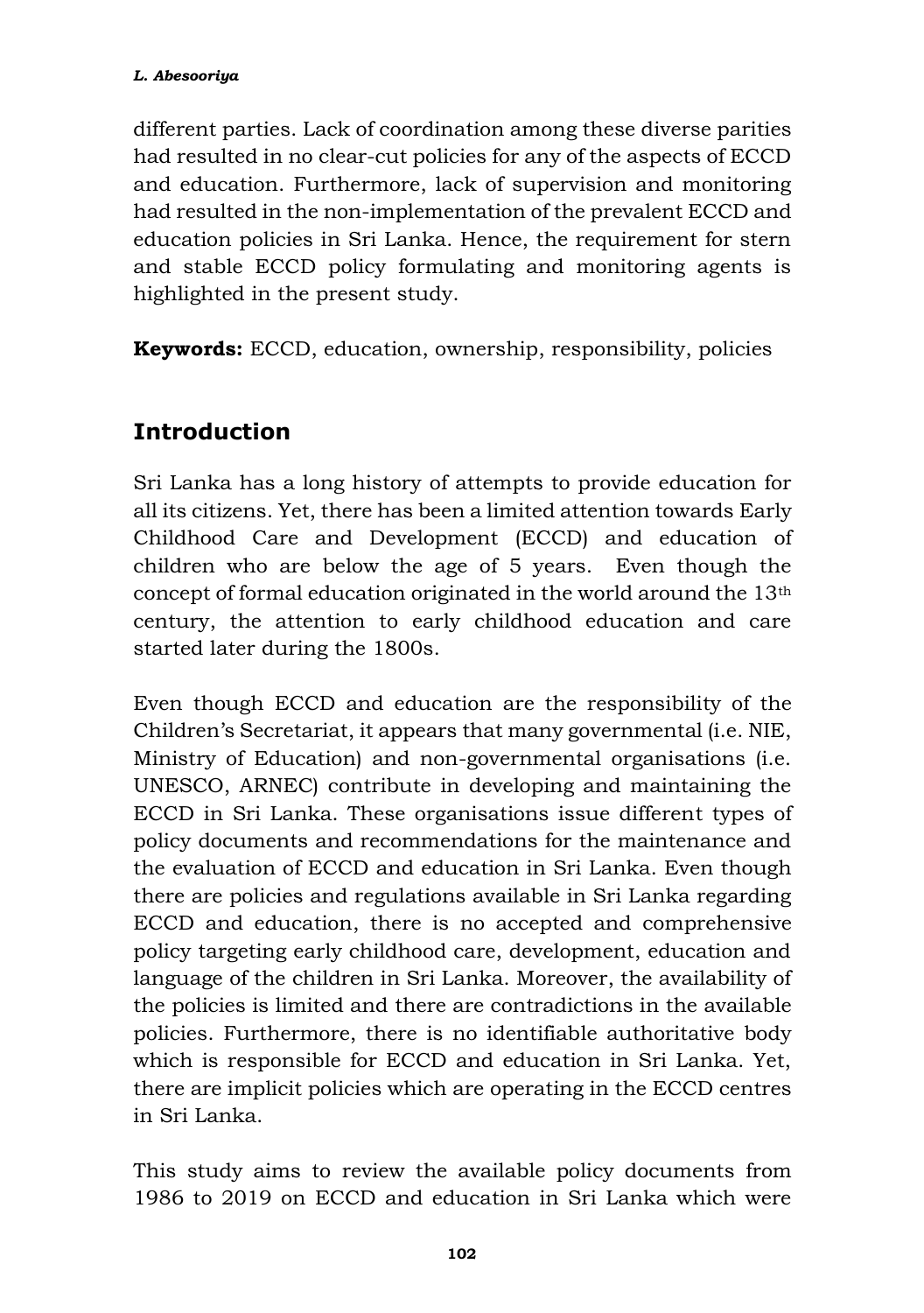presented by different institutions. Moreover, this study objectifies the ambiguities prevalent in the available policies and attempts to attract the attention of the responsible authorities to this issue. In addition, this study will present a critical evaluation of the delegation of responsibilities regarding ECCD and early childhood education in the country.

## **Literature Review**

### **Early Childhood Care and Development and Education**

Building a solid basis for healthy development in the early years of life is a requirement for better societies around the world (Shonkoff et al., 2012). Early childhood is a critical period in human development. The first few years are considered as a sensitive period in children's cognitive, behavioural, social and physical development (Gowani, 2014). UNESCO defines early childhood as the period from birth to 8 years (UNESCO, 2009 cited in Gallardo, 2009). Knudsen et al. (2006), cited in Elango (2015), argue that antagonistic early childhood environments and experiences create an impact on the human for over a lifetime. Hence, there is a growing necessity and an increasing recognition for early childhood programmes and policies around the world. Boocock (1995) states that, though there is a growing interest for the preschool programmes in the world, preschool facilities and services are not evenly distributed around the world or within countries. He further mentions that "the overall availability and quality of preschool programmes tend to be much higher in rich industrialised nations than in poor developing ones…." (p.95). It is evident that there is an interest among the nations on ECCD even though the developing nations are unable to provide quality early education when compared to the developed ones.

The advancement of early childhood care, development and education depends on the availability of the resources and programmes for children as well as for teachers. As Britto et al. (2011) state, the Conafe preschool programme in Mexico provides rigorous training for teachers who have comparatively low educational qualifications. Simon et al. (2015) state that in Britain,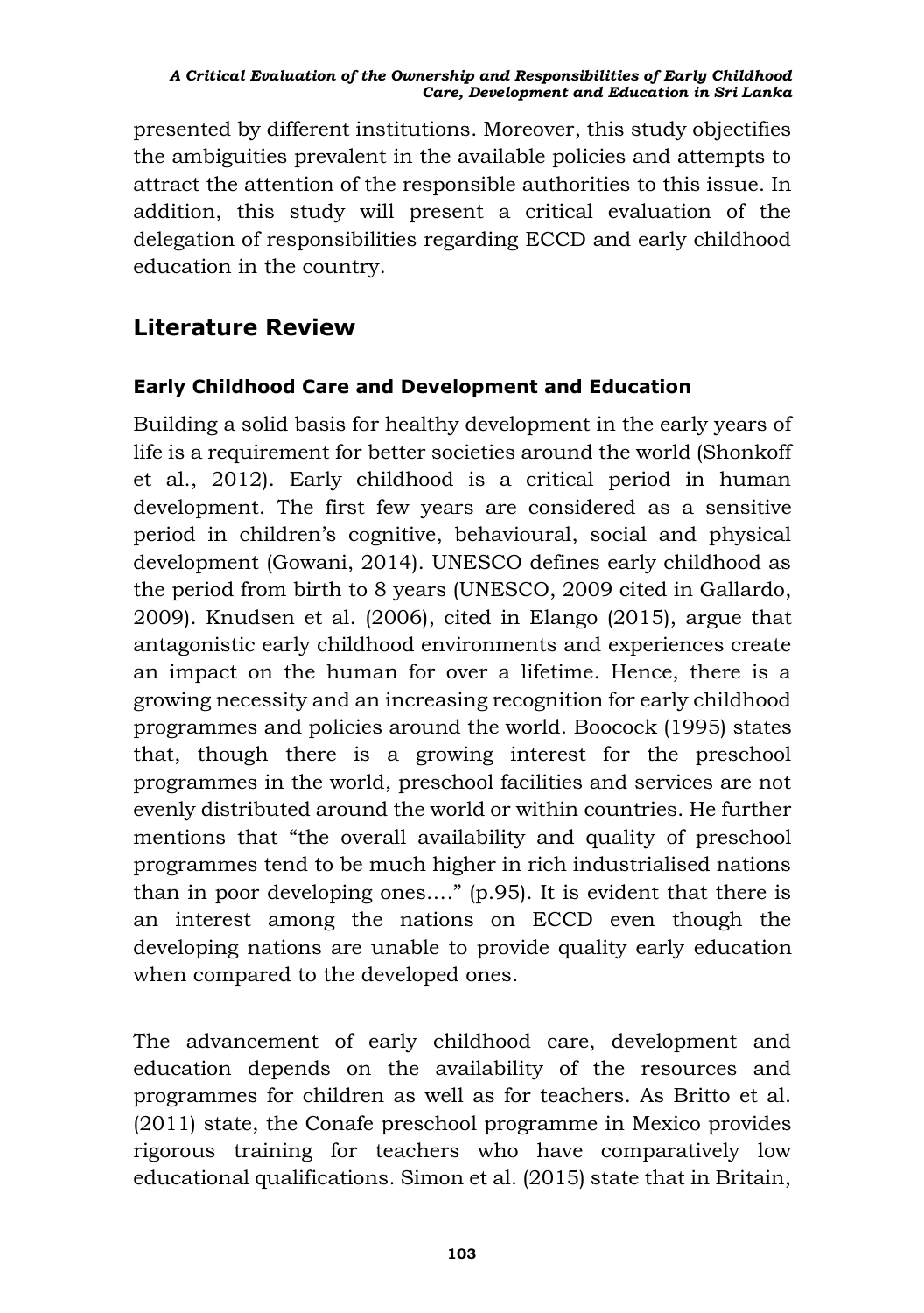at least fifty percent of the childcare workforce should be qualified to at least NVQ level 3. Boocock (1995) further positions that French preschool teachers have the same training, same acceptance and salary as French primary school teachers. In contrast, Simon et al. (2015) state that childcare workforce sector is paid low when compared to other occupations in Britain. As Hunzai (2009) affirms, the preschools in Pakistan appoint less academically and professionally qualified teachers because the accepted belief is that teaching younger children is easy and thus, they do not need trained teachers. These findings depict that different countries and nations around the world have different opinions regarding the teachers who teach the young children. As mentioned before, early childhood education is considered as important as formal education. Hence, teachers with similar qualifications and experiences are necessary to teach young children.

Moreover, Lobman et al. (n.d.) conducted a study on reconstructing teacher education to prepare qualified preschool teachers. They state that, even though there is a high demand for preschool teachers, the wide range of rules and regulations regarding the baseline of education needed to be a preschool teacher (Ackerman, 2004 cited in Lobman et al. (n.d.)) have caused a potential shortage of teachers. In contrast, Boocock (1995) indicates that the average number of learners in a preschool classroom in France is 25 where one teacher is allocated for 25 children.

There are variations among the countries when considering the admissions and the availability of ECCD programmes for children. Boocock (1995) comments that in France and Belgium almost 100% of the children are enrolled in preschool programmes compared with 28% of Spanish and Portuguese children of that age. Yet, only about 50% of the children are enrolled in schools in India and even that 50% do not complete the first year. There is a huge tendency in India for children to drop out from school because of child labour and especially, female children stay at home to take care of their younger siblings (Boocock, 1995). On the contrary, Boocock (1995) affirmed that in Japan, Singapore, South Korea, Hong Kong and Taiwan most children attend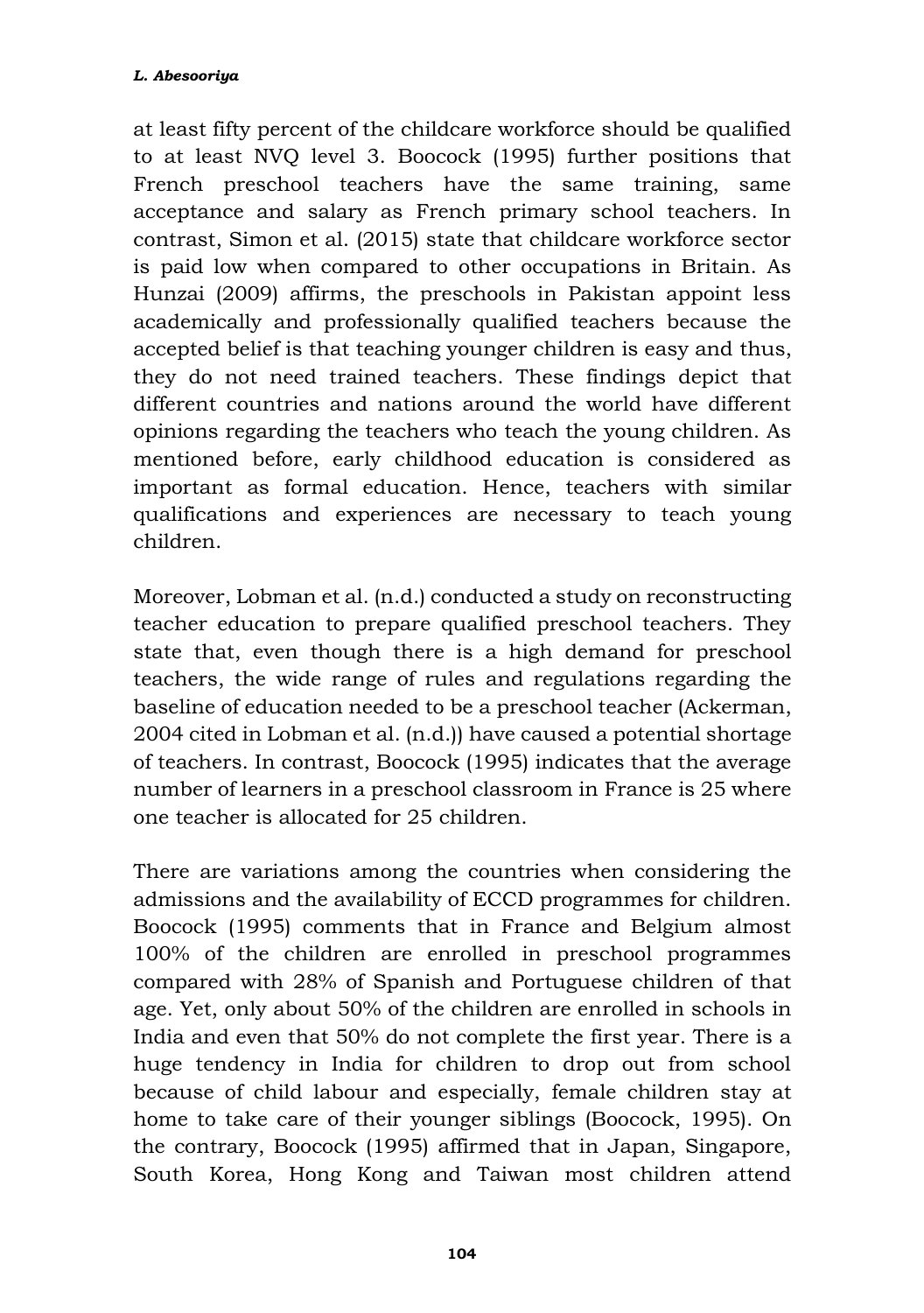preschool by the age three. Yet, the preschool programmes focus on molding children according to the academic demands of the school. According to Hunzai (2009), in Pakistan, education is divided into two sectors as public and private. It is revealed that there is a huge difference in the quality of education between the sectors, which has created a lot of problems and issues related to providing quality education to young children. Hunzai (ibid) recommends that the government of Pakistan should focus on a number of basic areas in order to develop the effectiveness and productivity of the early childhood education.

There are many governmental and non-governmental institutions that are interested and have tried to create policies for early childhood care and education. In Britto's (2011) perspective, Early Childhood Development (ECD) programmes have become a great interest to policymakers, service providers, and families as they have identified that it is an important aspect in human development. A study on policies on Early Childhood Care and Education and their evolution by Vargas-Barón (2014) states that "National ECCE policies are multisectoral" (p.1) and that they focus on the sectors such as education, health, nutrition, sanitation and protection. She further points out that the six countries in South Asia have formulated or adopted multisectoral ECCE policies. Yet, the researcher has not mentioned the names of the countries which have adopted and formulated these multisectoral policies. The organisations such as UNESCO, UNICEF, ARNEC, The Aga Khan Foundation, the Asian Development Bank and various other international and national Non-Governmental Organisations (NGOs) are engaged in developing ECCE in the South Asian Region. Yet, the researcher mentions that there are challenges of implementing ECCE policies in this region. She suggests that a lead ministry should be established and it should engage in the policy planning and coordination with other ECCE ministries.

The early childhood policies in the developed countries display ambiguities since there are no administration and evaluation policies. Pianta, Cox, & Snow (2007) cite a study by Mashburn et al. (2008) on the development of academic, language, and social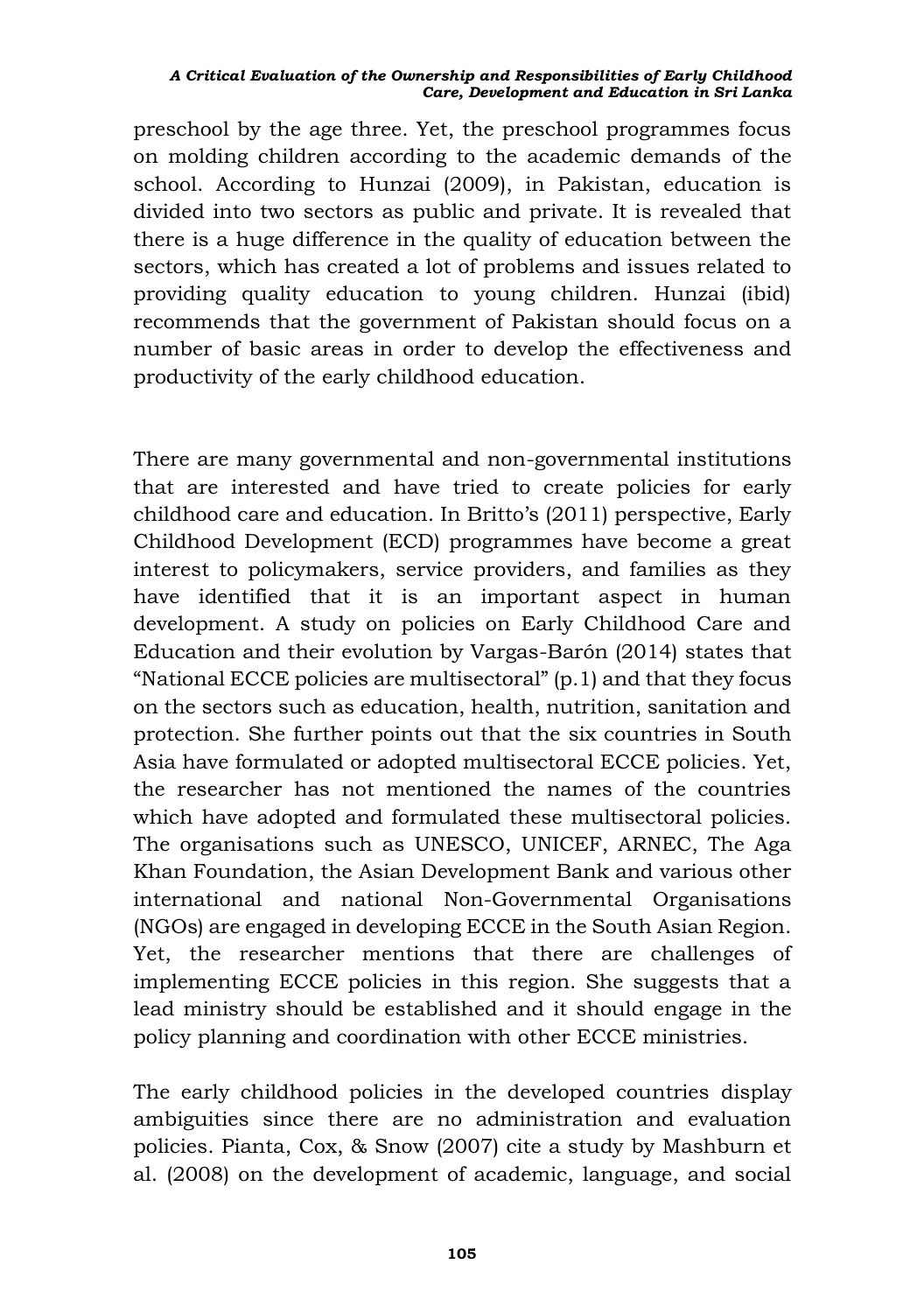skills of 4-year-old children in publicly-supported prekindergarten (pre-K) programs in the USA which state that, policies determine many features of preschool programs in their country. "Who is eligible to attend the preschool, minimum qualifications of teachers, additional services that are available to children and their families, the amount and types of teacher professional development and approaches to monitoring programme and classroom quality" (p.732) are determined by the early childhood care and education policies of the particular country. Yet, the researchers point out that there is "no singular definition for or method of evaluating pre-kindergarten (pre-K) quality" (Lamb, 1998; Phillips & Howes, 1987; Vandell & Wolfe, 2000 cited in Mashburn et al., 2008) (p.733). Though the policies seem to be stern and rigid, there seem to be ambiguities in polices.

The language that should be used in educating young children should also be considered critical as the early years of life are crucial in the development of humans. Most of the policy makers around the world have neglected the aspect of language in the process of formulating of policies for ECCD and education. A study conducted by Owodally (2012) employing a case study approach, reveals that there is a complex language situation in the preschools in Mauritius. The subjects of this particular study use Mauritian Creole as the home language while English is the medium of written instructions at primary schools and French is taught at schools. Hence, the teachers are free to employ one of the above languages in the preschool. The researcher points out that this is due to the lack of a proper policy for language in education for preschools.

Similarly, Beauchamp (2016) conducted a research in New Zealand to study how the minority language children acquire English while attending preschools. The study showed that the teachers lack experience and professional practices in teaching the children who are not first language speakers of English. There is no specific guidance through policies as to how the the children of minority communities should be taught in the preschools.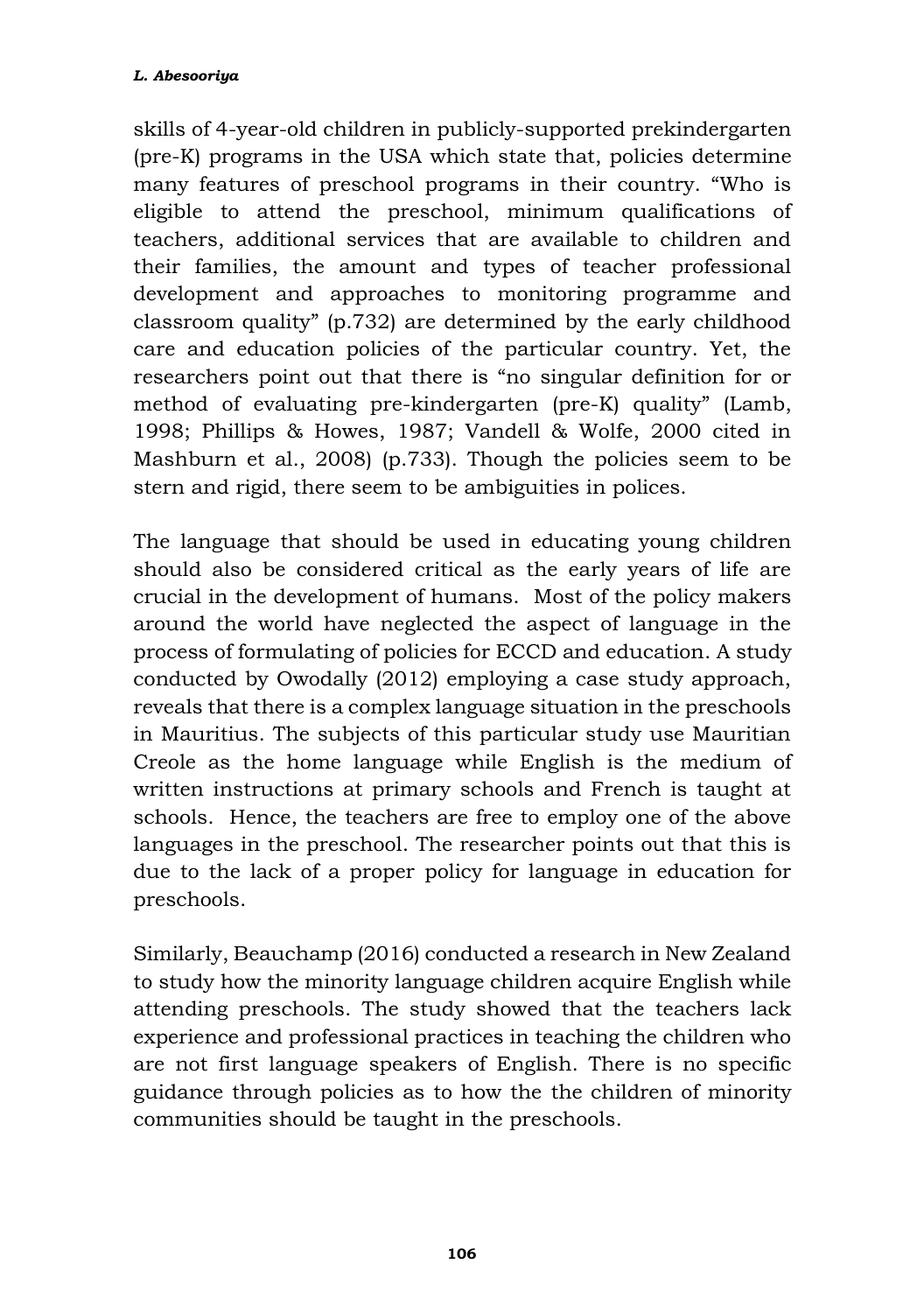Furthermore, a study conducted by Ivey (2011) illustrates the language barriers that Hispanic children have to face in schools in the USA. The USA has passed an Act called No Child Left Behind in 2002. This Act states that the curriculum instructions should be provided in English. As there are many languages and cultures that students bring to the classroom, the detachment between school and home of these Hispanic learners deepen more and more. This is mainly due to the inadequacy of the policies of the country which are not inclusive when it comes to to minority communities.

The studies mentioned above depict that there are concerns pertaining to ECCD and education in the global context. The following section will present the situation of ECCD and education in Sri Lanka.

## **Early Childhood Care and Development and Education in Sri Lanka**

In Sri Lanka, early childhood is defined as the period of child's life from conception to age five (Ministry of Education, 2008 cited in Gallardo, 2009). Yet, according to Pathirana (2017a), early childhood could be considered as the period from birth to 8 years. Salaswitz & Perry (2010) and UNICEF/UNESCO (2012) cited in Pathirana (2017a) consider that early childhood is a critical and a profound period of human development.

Early Childhood Care and Development and Education in Sri Lanka started with the initiation of a few urban preschools in the 1920s. According to Pathirana (2017a), in 1972, *Sarvodaya,* an NGO involved in community development, carried out preschool activities throughout Sri Lanka. Wijetunge et al. (2003) cited in Pathirana (2017a) states that Lanka *Mahila Samithiya* also had a role to play in the provision of preschool facilities in both rural and urban areas.

While early childhood development is not officially a part of the Sri Lankan general education system, policy makers have recognised the importance of integrating early childhood development into the system (Gallardo, 2009).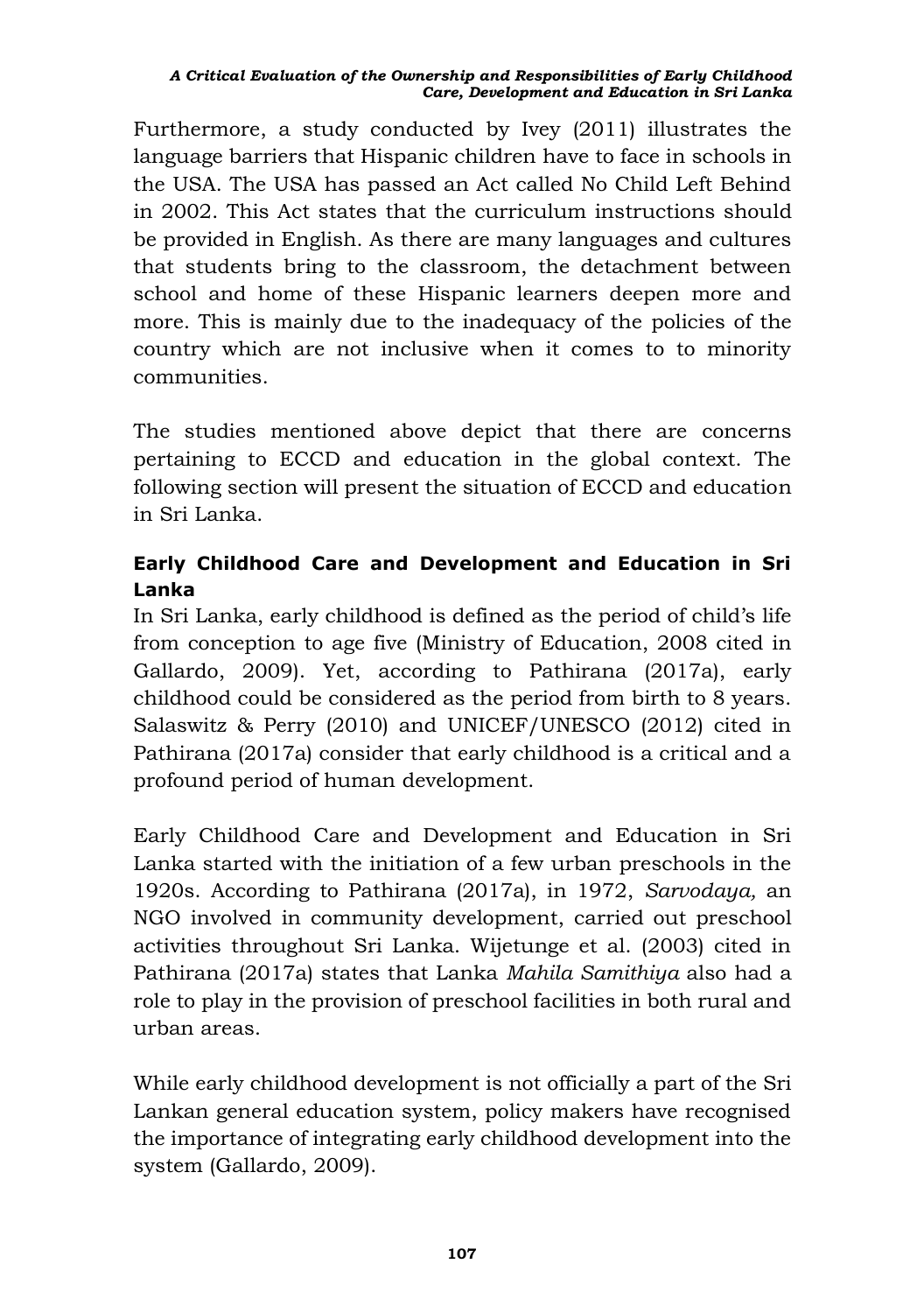Pathirana (2017a) mentions that "the government of Sri Lanka has not been enthusiastic or fervent about shouldering the total responsibility of ECCD" (p.38). She further mentions that the state's contribution to ECCD is ambiguous and preschools are administered and "more or less carried out" (….) as a small business or charity (p.38). In addition, Pathirana (2017a) concludes that the economic constraints appear to be the barrier limiting the government's assistance to the ECCD.

A study which presents a profile of Early Childhood Care and Education (ECCD) in Sri Lanka by Pathirana (2017b), indicates that only a few preschools follow a child centered, activity-based curricula endorsed by ECCD experts. It further presents that many preschools in Sri Lanka were reported to teach the curricula taught in primary schools.

Herath et al. (2013) focused on the assessment of the quality of childcare centres in the Colombo Municipal Council (CMC) area and found out that the quality of care provided by child care centres in the six Medical Officers of Health (MOH) areas of CMC area were mediocre. Furthermore, Gallardo (2009) studied on the peace development through the Sri Lankan early childhood education and provided recommendations on how to orient the early childhood programmes towards peace development. Moreover, this study provides policy recommendations pointing out how the policies should be altered to enhance peace. Pathirana (2012) focused on ensuring harmony and protection in preschool education. Furthermore, Pathirana (2017c) conducted a study on Early Violence Prevention in Sri Lankan Preschools.

Therefore, it is evident that there is a dearth of research in the policies regarding the ownership and responsibilities of ECCD and education in Sri Lanka. Further studies are needed to fill the gap in the education policies related to early childhood education.

## **Methodology**

Denzin & Lincoln (2005), cited in Creswell (2007), state that qualitative researchers use qualitative research design to study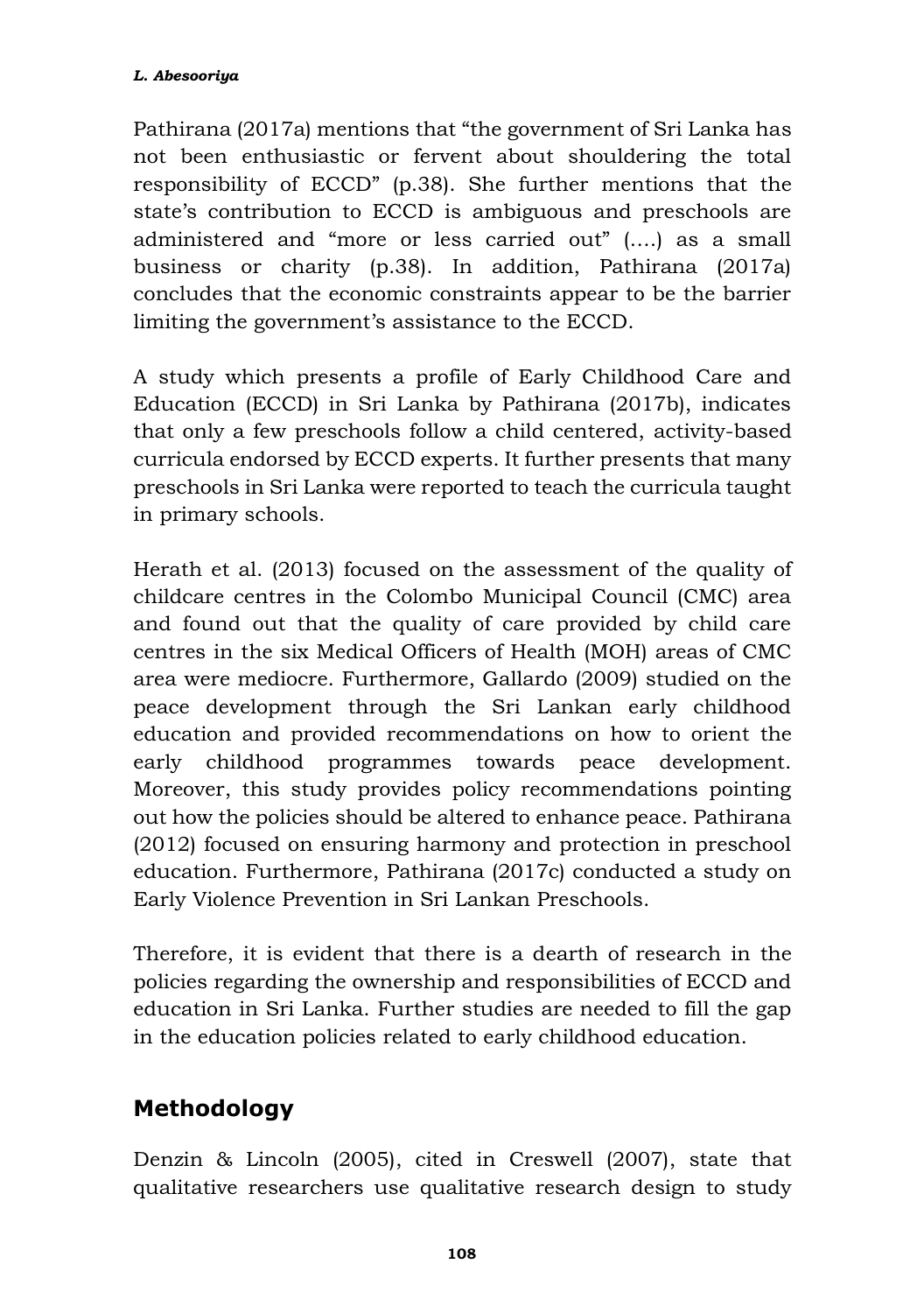their natural settings. Hence, it is evident that qualitative research designs interpret the results in its own environment rather than the researcher creating or imposing a force in the results. Furthermore, Creswell (ibid) states that qualitative researchers collect data through examining and analysing documents, observing the behaviour of the research sample and interviewing participants.

Similarly, a document analysis and interviews with responsible informants of ECCD and education in Sri Lanka were conducted in attempting to provide a critical reading on the ownership and responsibility of ECCD in Sri Lanka. Furthermore, the researcher attempts to bring forth the attention of the responsible authorities on the ambiguities of the present policies regarding ECCD and education in Sri Lanka. The available policy documents related to early childhood care and development, language and education in Sri Lanka were analysed and the findings were coded accordingly. The data collected from the informants were audio recorded and were supported by the researcher's hand-written field notes and other supplementary notes. As the informants used Sinhala in providing information, the data collected through the informants were transcribed and relevant sections from the data were translated into English by the researcher shortly after the meetings had taken place.

As policies are public documents and they should be available to the general public, no special permission was necessary to gather information from them. However, the researcher ensured that the rights of all informants were safe guarded. The researcher received consent and permission from each informant before seeking information. The informed consent of all informants was delivered to the researcher prior to the beginning of this study which also allowed for voluntary participation from all the informants while assuring their privacy and anonymity.

### **Documents and Textual Analysis**

Initially, the identification of the policy documents related to ECCD was conducted through an internet search. Furthermore, the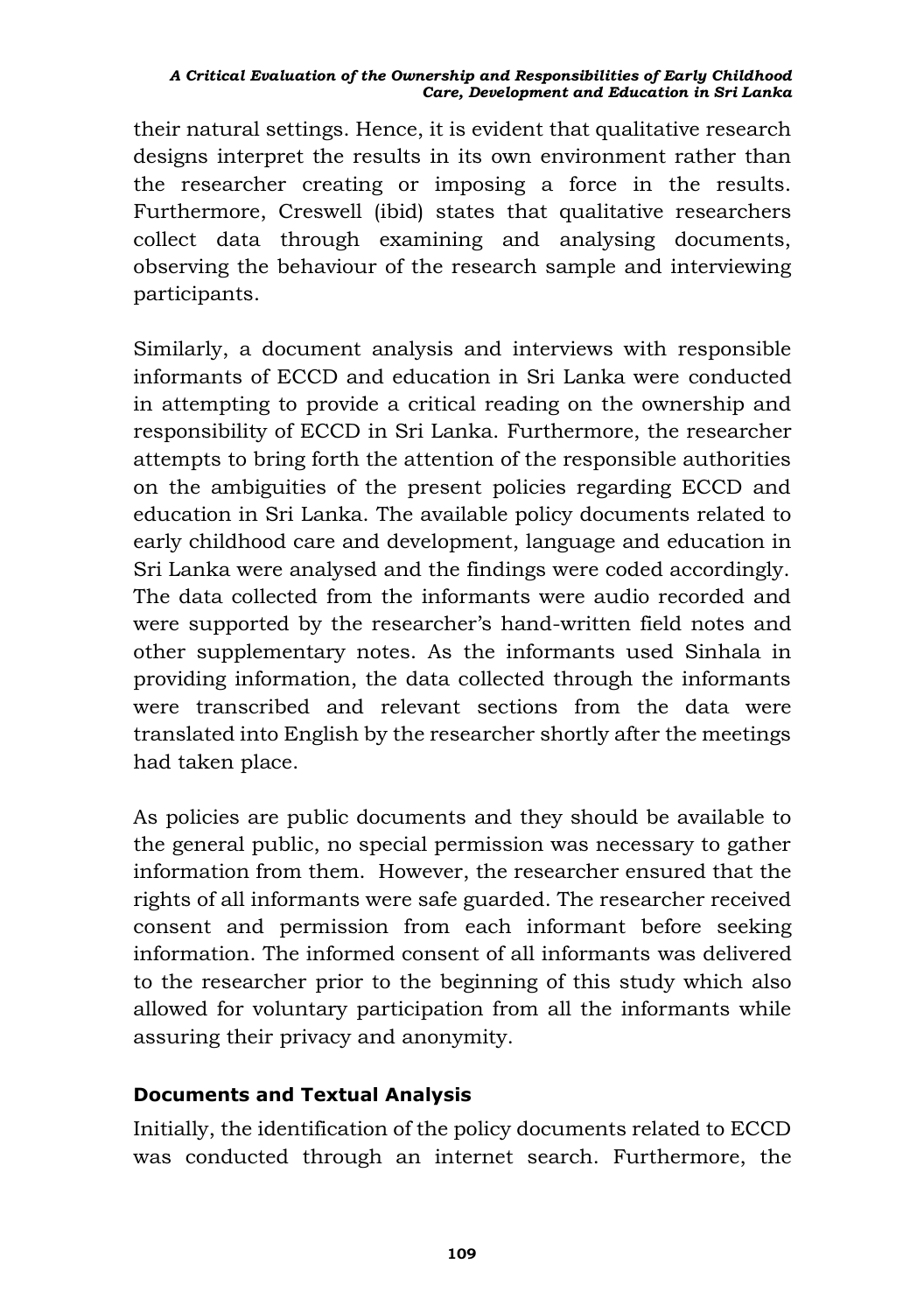information gathered through the informants led to the identification of more relevant policy documents.

Some policy documents were found with great difficulty even though these policy documents and recommendations should be available for the general public (this issue will be further addressed in section 04). The researcher located a few of the policy documents through a personal contact. The contacted official who works in a state institution had to use the official networks to obtain these policy documents. A total of 13 policy documents were located on Early Childhood Care and Development and Education.

This study focuses on those 13 policies which range from 1986 to 2018.

## **Informants**

This study focused on institutional spaces related to ECCD policy planning and implementation. Therefore, no specific physical setting could be mentioned as particular to the study. However, information was sought by people who are in responsible roles regarding these policies. These informants were administrative personnel at the Children's Secretariat in Sethsiripaya, Battaramulla, administrative personnel at the ECCD unit in Kandy and two teachers from an early childhood development centre in Kandy.

## **Findings and Discussion**

### **Policy documents related to ECCD**

The researcher identified 13 policy documents related to ECCD for the analysis and they are presented in Table 1.

**Table 1.** Policy documents related to Early Childhood Care and Development, Language and Education

| Policy documents |              | Year of Issued By |
|------------------|--------------|-------------------|
|                  | <b>Issue</b> |                   |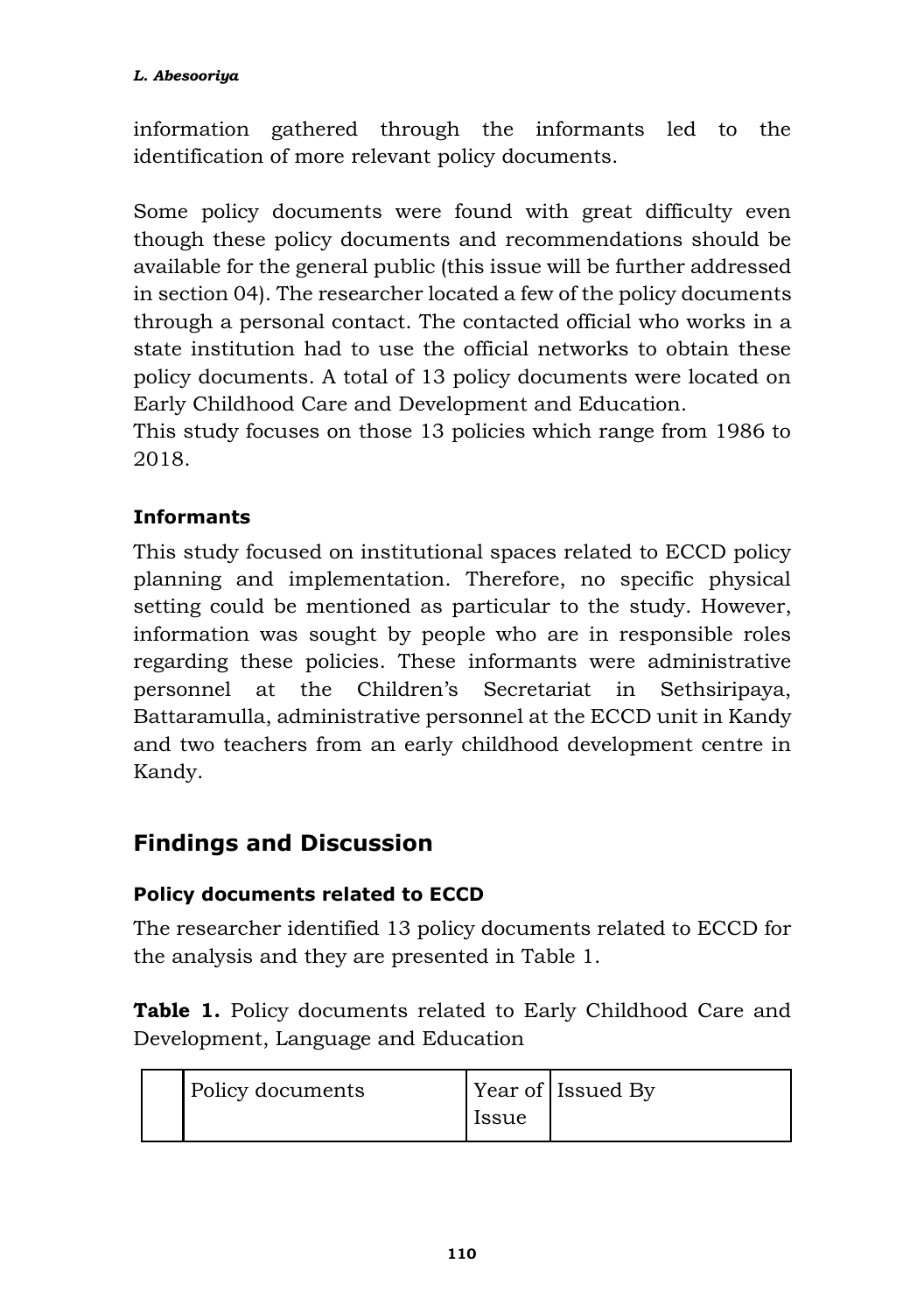| 01. | Early Childhood Care and<br>Development in Sri Lanka                                 | 1986          | Report of the National<br>Committee of Inquiry<br>on the young children               |
|-----|--------------------------------------------------------------------------------------|---------------|---------------------------------------------------------------------------------------|
| 02. | Action Oriented<br>An<br>towards<br>Strategy<br>a<br>National Education              | 1995          | National<br>Education<br>Commission (NEC)                                             |
| 03. | (1997) /<br>National Policy<br>General<br>Reforms<br>in<br>Education (1997)          | 1997          | National Education<br>Commission (NEC)                                                |
| 04. | Proposals<br>General<br>on<br>Education                                              | 2003          | National Education<br>Commission (NEC)                                                |
| 05. | National Policy on Early<br>Childhood<br>Care<br>and<br>Development                  | 2004          | Children's Secretariat                                                                |
| 06. | New Education Act<br>for<br>General Education in<br>Sri Lanka                        | 2005-<br>2010 | National Committee<br>for Formulating<br>A New Education Act<br>for General Education |
| 07. | Early<br>Childhood<br>Development Charter no.<br>03 of 2015                          | 2015          | Government                                                                            |
| 08. | Guidelines<br>for<br>Early<br>Childhood<br>Care<br>and<br><b>Development Centres</b> | 2017          | Children's Secretariat                                                                |
| 09. | Proposals for a National 2016<br>Policy<br>on<br>General<br>Education in Sri Lanka   |               | National Institute<br>οf<br>Education (NIE)                                           |
| 10. | Minimum Standards<br>for<br>Early Childhood Centres                                  | 2016          | ECCD unit, Central<br>province                                                        |
| 11. | The Country Profile                                                                  | 2018          | Asia<br>Pacific<br>The<br>Regional Network for<br>Early Childhood                     |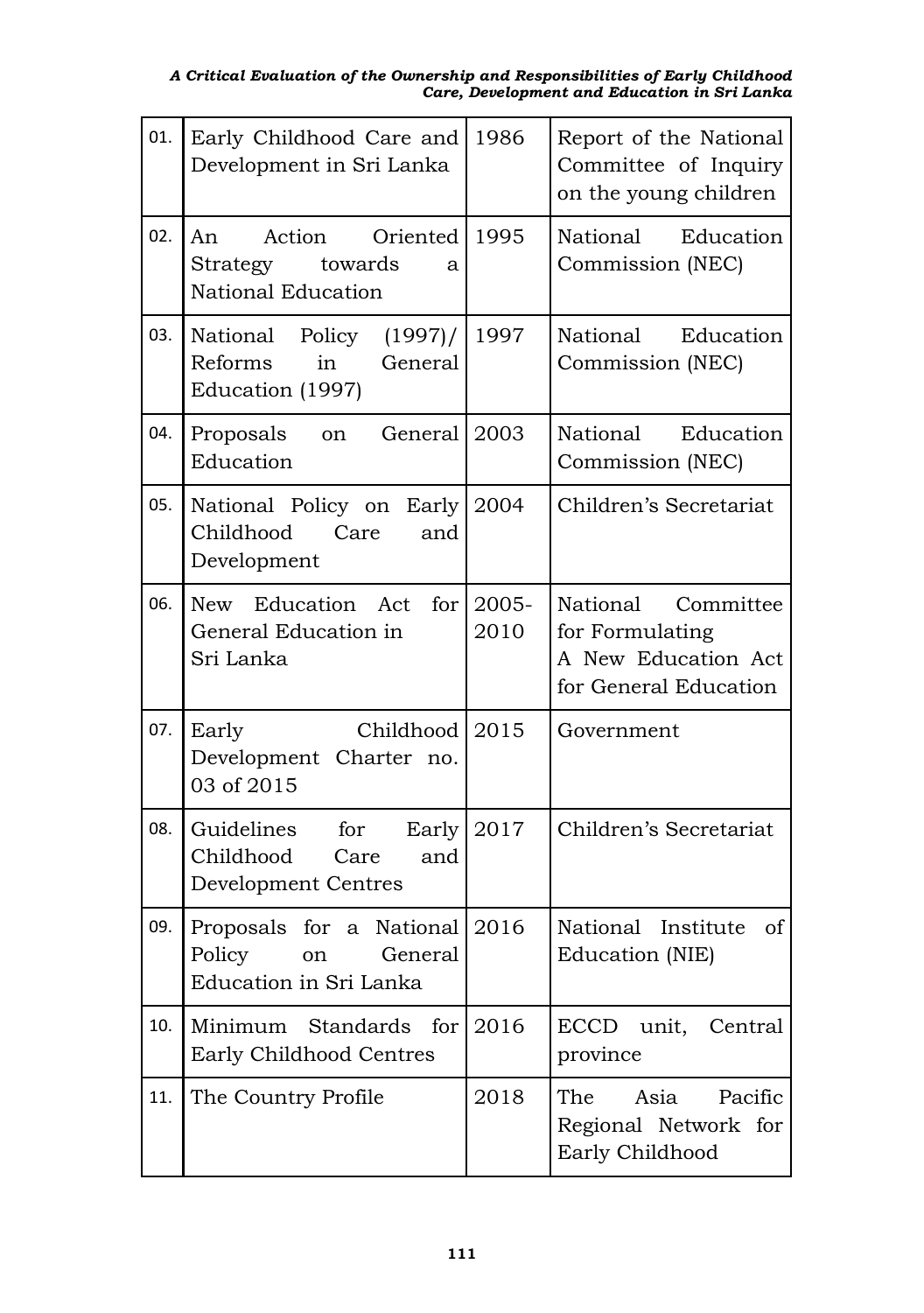| 12. National Policy on Early 2018<br>and<br>Childhood Care<br>Development | Children's Secretariat         |
|---------------------------------------------------------------------------|--------------------------------|
| 13. Corporate Plan for Early 2019<br>Childhood Care<br>and<br>Development | ECCD unit, Central<br>province |

### **Ownership and responsibility of ECCD**

ECCD in Sri Lanka was handled by different sectors and organisations since its initiation in the country. During 80s, ECCD in Sri Lanka was a shared responsibility among many institutions. The first policy document, Early Childhood Care and Development in Sri Lanka (1986), does not specify a unique body as responsible for ECCD in Sri Lanka. Moreover, the policy document confirms that there is no special authority or an institute which is given power of policy making and the provision of ECCD. "There is no precedent in Sri Lanka of a single agency charged with the development of policy for the provision of care and education services for the young children" (p.11). Furthermore, the document states that the past governments were not enthusiastic about the provision of welfare to the young children. This policy document proposes a delegation of responsibilities to the Children's Centres with the supervision of the local community and Gramodaya Mandalas. Furthermore, it was recommended that there should be National Committees, District Committees and Support Centres for ECCD in Sri Lanka. The District and National level committees would be engaged in planning and management of the ECCD.

Furthermore, this policy document provides a list of government institutes and International and Non-Governmental Organisations (I/NGOs) which facilitated the provision of ECCD in Sri Lanka. It also includes the activities carried out by these institutions. For instance, UNICEF, Janatha Estate Development Board, State Plantation Corporation, Ministry of Social Services, Colombo Municipality, Ministry of Local Government, Housing and Construction, Ministry of Fisheries, *Sarvodaya*, Lanka *Mahila Samithi* and Mahaweli Authority. In addition, this states that teacher training will be provided by The Open University of Sri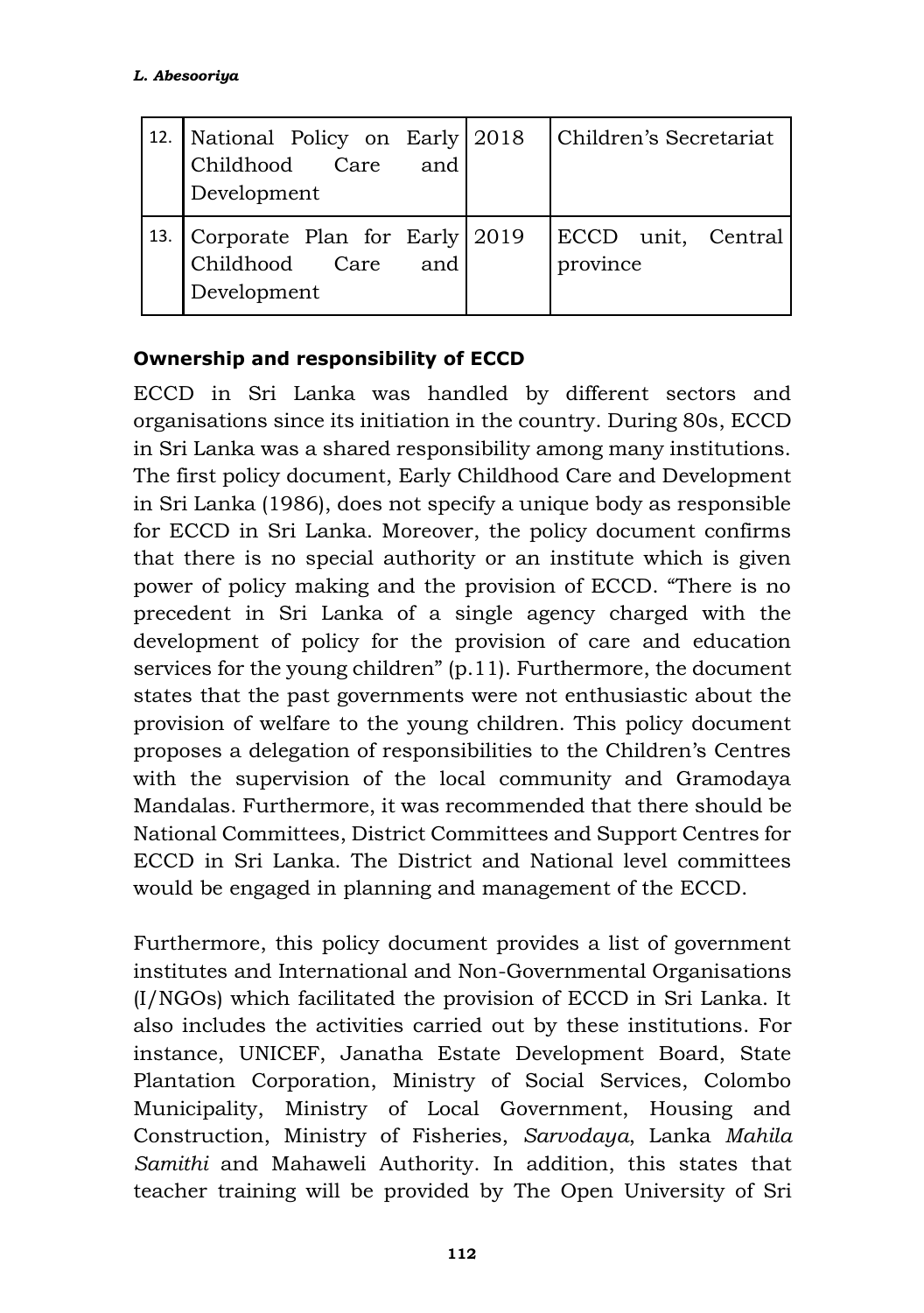Lanka (OUSL). Henceforth, it is evident that, in the beginning, the responsibility of the ECCD in Sri Lanka was a joint endeavor and no single authoritative body had undertaken its responsibility during this time.

Yet, during the 90s, there is a noticeable deviation of the responsibility from the government sector. It states that "since 1945 the country is committed to a policy of free education from Kindergarten to the University" (para. 19). However, this policy document states that NGOs are requested by the Divisional Secretariats to set up pre-schools. Hence, it is evident that the government did not take the responsibility of ECCD programmes during this period Nevertheless, it is doubtful whether the provision of "free" education at the kindergarten level happened during this time period (para. 19). The question whether the preschools were solely operated by the NGOs at that time and also which NGO handled the responsibility of preschools and ECCD are unknown. As mentioned in literature, according to Pathirana (2017a), in 1972, *Sarvodaya*, a Non-Government Organisation carried out the preschool activities throughout Sri Lanka. Wijetunge et al. (2003) cited in Pathirana (2017a) state that Lanka *Mahila Samithiya* also had a role to play in the provision of preschool facilities in both rural and urban areas. Yet, in the first policy document (Early Childhood Care and Development in Sri Lanka, 1986), this institution was not mentioned in relation to the provision of ECCD in Sri Lanka. It is not apparent whether only these two NGOs are the ones that shouldered the responsibility of the provision and maintenance of the ECCD facilities up to 1995. In addition, none of the policy documents (after 1995) mentions that these two NGOs or any other specific NGO were responsible for the ECCD in Sri Lanka. Hence, it is possible that those two NGOs eventually withdrew or were forced to withdraw from the responsibility of the provision of ECCD and education in Sri Lanka. Furthermore, the very same policy document states that "preschools will not be operated by the State. However, the government may provide facilities for training of teachers and regulate them for the maintenance of minimum standards in pre-schools" (para. 46). Yet, the policy document had a clause mentioning that the country is committed to provide free education from the kindergarten.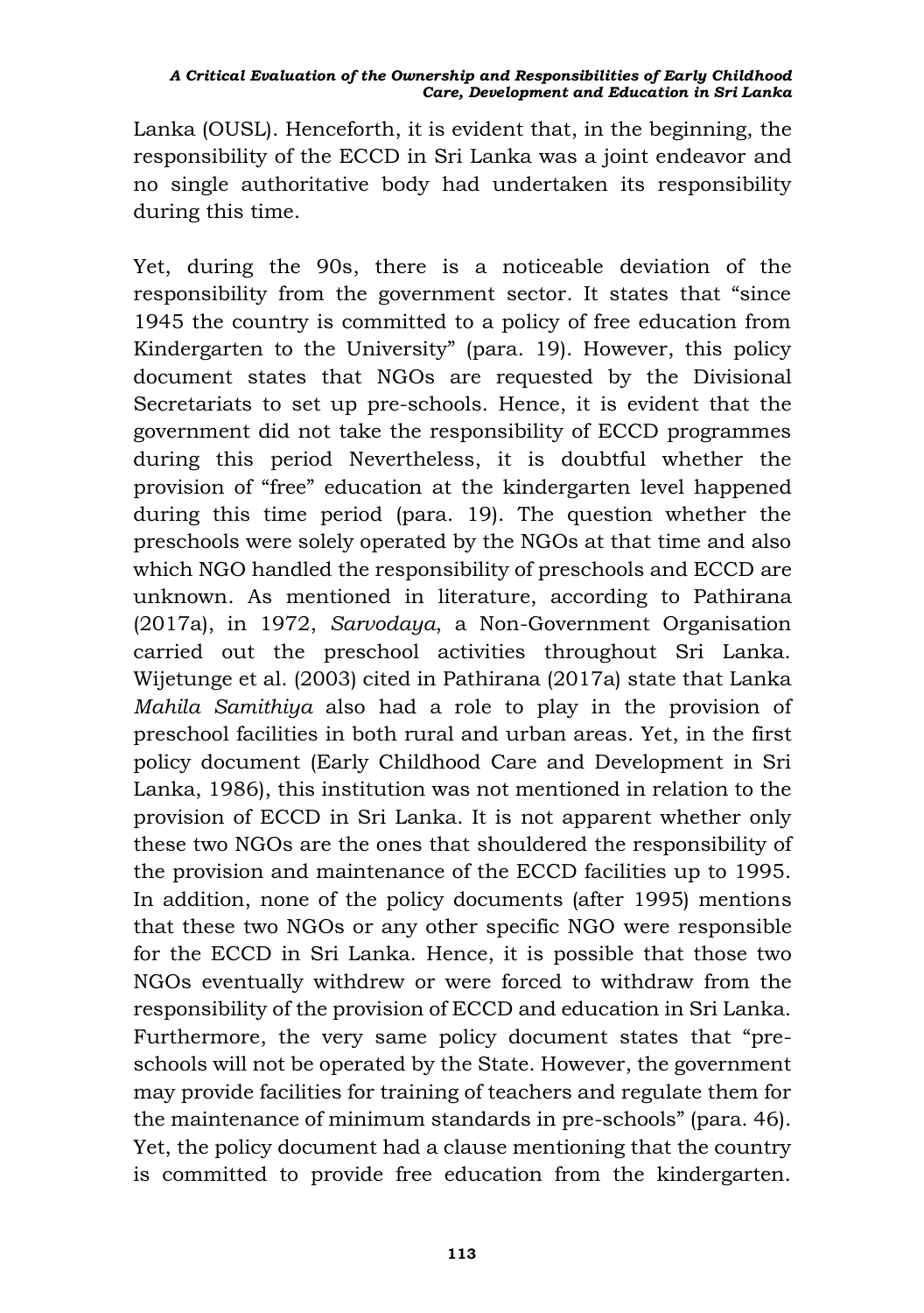Hence, it presents a contradiction in the same document, about the responsibility, where at first, the policy document mentions that the government provides free education and later the same policy document mentions that the state does not take the responsibility for early education. There is no clear rationale regarding the handing over of the duties to the NGOs by the government and conducting the training programmes by the government. This policy document does not specify the role of the government regarding the ECCD. The policy document lacks clarity on the government participation in sharing the obligations regarding the ECCD: it simply states that "the government may provide" training. Furthermore, the ground reality of whether the preschool teacher training actually happened is unknown. Moreover, in the previous document it was mentioned that OUSL will provide teacher training. Yet, it is not mentioned here whether the same institution is the responsible party for the provision of teacher training. Furthermore, the NGOs (as mentioned earlier) were requested and provided with the responsibility by the Divisional Secretariats to set up (set up? I also encountered this earlier. Pls consider revising) preschools.

Even though the Children's Secretariat (under the Women's Bureau in Sri Lanka) was established in 1978, the NGOs and other governmental institutions were given power to handle ECCD even in the year 1995. It is evident that after more than a decade, the government was not able to take a proper decision regarding the responsibility and the ownership of ECCD. Hence, it is evident that there is a shift in the responsibility of ECCD and education from the government towards a few NGOs. Yet, at present, the status and the recognition given to NGOS, which were authorised figures in 1995 has changed and the NGOs have become only a partner in the ECCD.

The policy document issued in 1997, states that the Presidential Task Force Report in 1997 recommended that ECCD and preschools should be taken separately and the subject of ECCD should be handled by the Children's Secretariat (Women's Bureau). Yet, while there is no evidence given as to who undertook the responsibility of preschools, the Children's Secretariat handled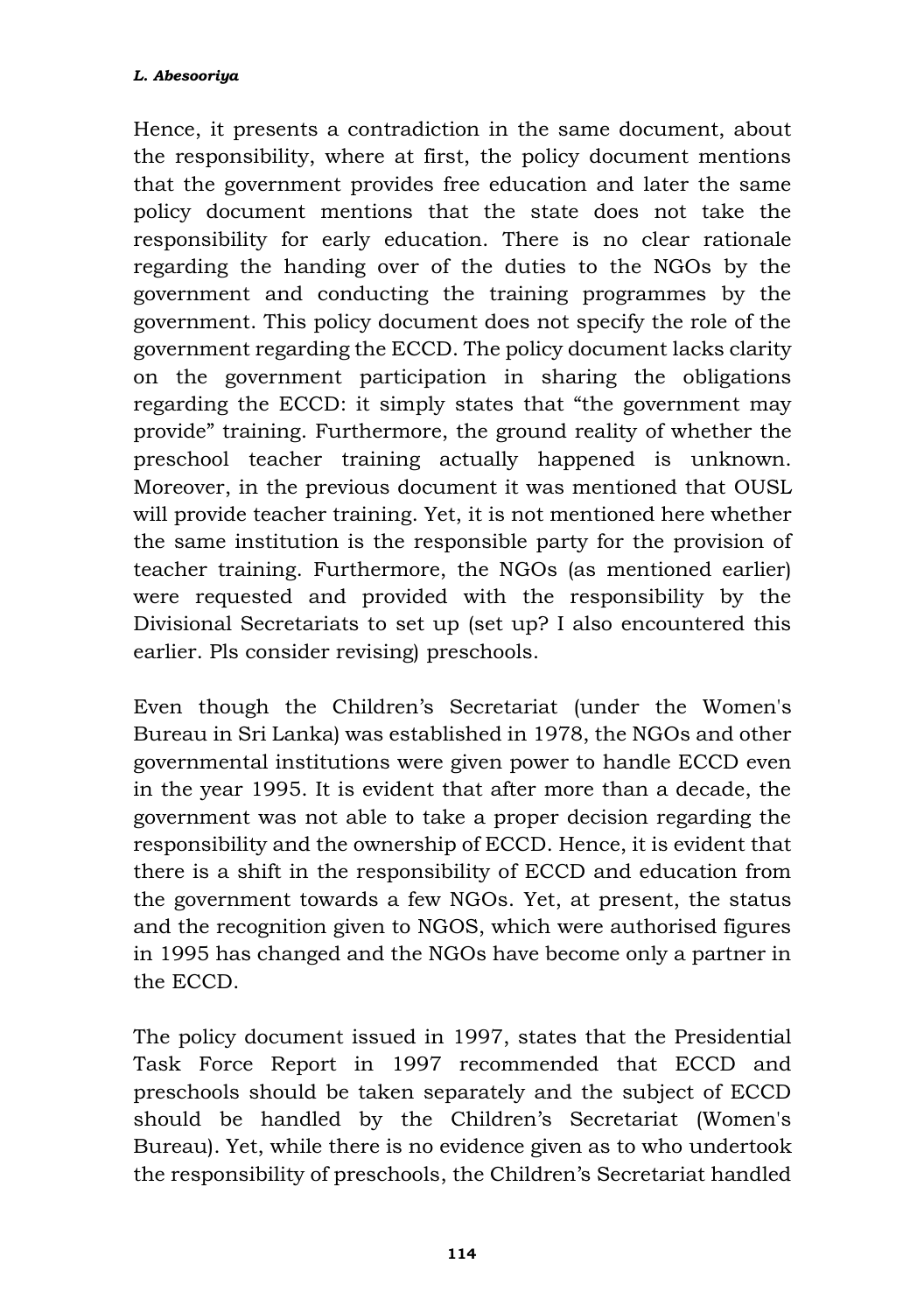the ECCD in Sri Lanka. Furthermore, they did not specify any rationale in dividing ECCD and preschools between the Children's Secretariat and the unknown party who handled the education of the children. In addition, what components of childhood come under the term ECCD is not clarified in this document.

This policy document has clearly demonstrated that the rhetoric regarding the ECCD has changed. It is evident that between 1995 and 1997, there is a shift in the governmental policies regarding the responsibilities of the ECCD. The government has identified the importance of considering ECCD as one of their concerns. Yet, there is no rationale provided for this sudden change or the shift of responsibilities.

As the policy document on the Education Reforms (1997) mentions, the Provincial Councils were encouraged to maintain Early Childhood Care and Development (ECCD) centers. These reforms proposed that the Children's Secretariat should collaborate with the Non-formal Education Division of the Ministry of Education (MoE) to promote ECCD. The Children's Secretariat policy makers have identified that Early Childhood Development and preschools are for two different stages of development and emphasised the setting up of preschools mainly for the children in the age group of  $3 - 5$ . They have proposed incentives to Provincial Councils and local authorities to set up and maintain preschools. Therefore, it is evident that the responsibility regarding the preschools (as advised in the earlier policy document that preschools should be taken separately) was delegated and undertaken by the provincial councils. The document also recommends that there should be a legal framework in respect of the quality of preschool staff, facilities and their supervision. In addition, in this document, the involvement of ministries and the collaboration among the ministries was requested to uphold and to develop ECCD.

However, there were few alterations in the responsibility regarding ECCD and education in Sri Lanka during the period from 1997 to 2003.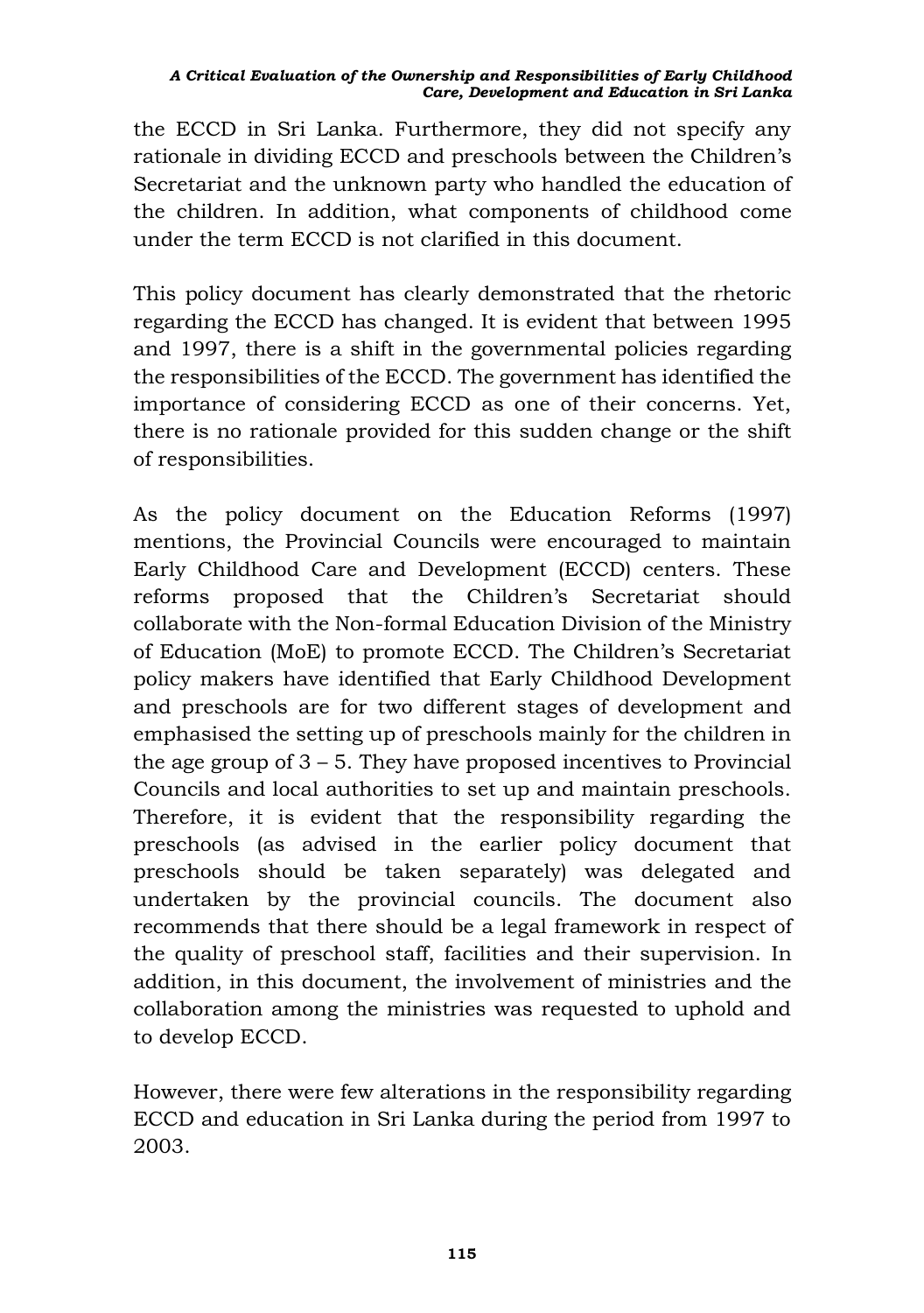The Proposals on General Education issued in 2003 provide a recommendation that "the National Policy that is being formulated by the Ministry of Social Welfare should be followed by the preparation of a Plan of Action to be implemented in collaboration with, for instance, the Ministries of Education and Health and Provincial Administrations" (para. 35). No alliance among the ministries was evident when undertaking the responsibility of ECCD in maintaining and following the regulations and policies. Hence, this policy document provides such a recommendation imagining that it may support in enhancing the ECCD in Sri Lanka.

Furthermore, it recommends that "all Day Care Centres and Preschools should be registered with the Children's Secretariat" (para.36). This is a contradictory stance as reflected in all the documents issued before this. This is the first instance that the registering of the ECCD programmes and centres come into the discussion and into the policy. It is evident that the policy has been altered within a time period of less than ten years.

This policy document brings more authoritative figures into the discussion of their responsibility. The National Institute of Education (NIE) is recommended as the agency which should collaborate with the Children's Secretariat in developing flexible guidelines for activities and materials to be used in preschools to achieve desirable outcomes identified to meet child development needs. In addition, this policy document confirms that there is no collaboration among the institutes and ministries which are responsible in ECCD in creating, developing, maintaining and following the regulations and policies and it recommends that the collaboration and assistance are vital in developing ECCD in Sri Lanka. The policy document further recommends that "the state should prescribe minimum standards for space, physical facilities, equipment and qualifications of teachers" (para. 37) and it recommends that there should be minimum standards for the ECCD in Sri Lanka. Hence, it is evident that a legal framework was not yet been set up even though it was proposed earlier in 1997. Furthermore, it could be concluded that the regulations for the maintenance of the ECCD was inadequate at this time.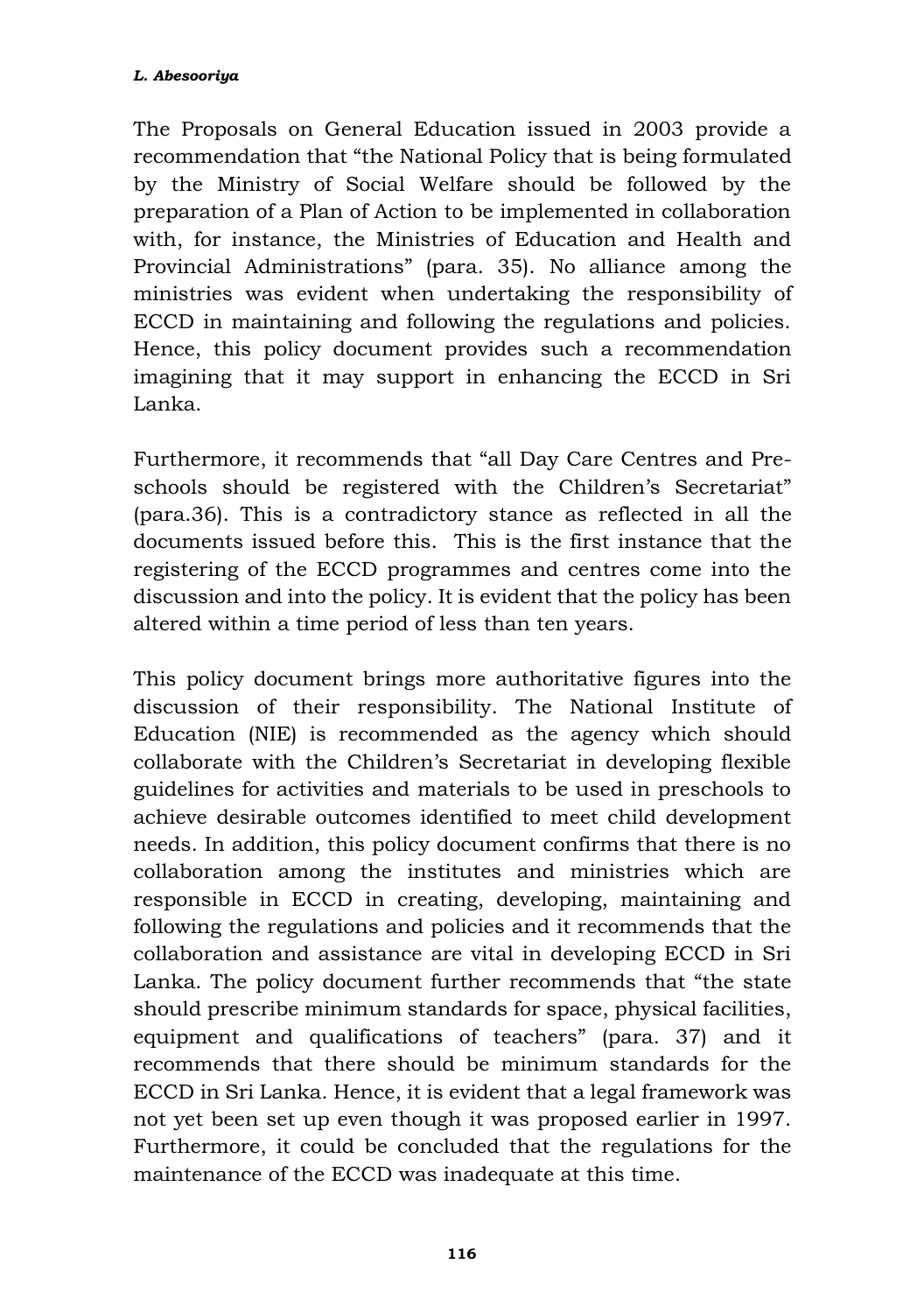Even though, National Policy (1997)/Reforms in General Education (1997) mentions that the Provincial Councils were encouraged to maintain ECCD centers, this policy document states that "all Day Care Centres and Pre-schools should be registered with the Children's Secretariat" (para. 36). Hence it presents a contradiction among the policy decisions.

Early Childhood Development Charter No. 03 of 2015 was issued by the Central Province in effect to the power devolved to them by the 13th amendment to the Constitution. According to the Children's' Secretariat, each Provincial Council should have a similar Charter. Most importantly, this is the only charter that was available for the general public and could be downloaded via the internet. When considering the other Provincial Councils, Western Province confirmed that they do not have such a Charter when contacted. Hence, the mechanism of the operation, regulation and supervision of the preschools, ECCD centres and Day Care centres in this province is not known. Furthermore, it is against the ECCD policies of Sri Lanka. The researcher was able to find Charters of few other provinces such as Southern, Uva and Wayamba. These Charters empower the Provincial Councils to register the ECCD centres under them. This clearly demarcates the shifting of the responsibilities of the ECCD and education towards the Provincial Councils as the registering procedure was earlier the responsibility of the Children's Secretariat.

Even though the Provincial Councils were given power on registration, the researcher found out that there are ECCD centres operating without registering them under their respective Provincial Council. Hence, it is still evident that the ownership and responsibility is vague as there is no clause in this Charter as to what legal actions will be followed if the ECCD centres are not registered. Moreover, there is no institution which is given the power to supervise the ECCD centres in the country. Hence, the general public who starts ECCD centres in Sri Lanka would not see the necessity of registering the preschool or the ECCD centres. Proposals for a National Policy on General Education in Sri Lanka (2016) state that the responsibility of Sri Lanka's "overall" childhood development has been delegated to the Ministry of Child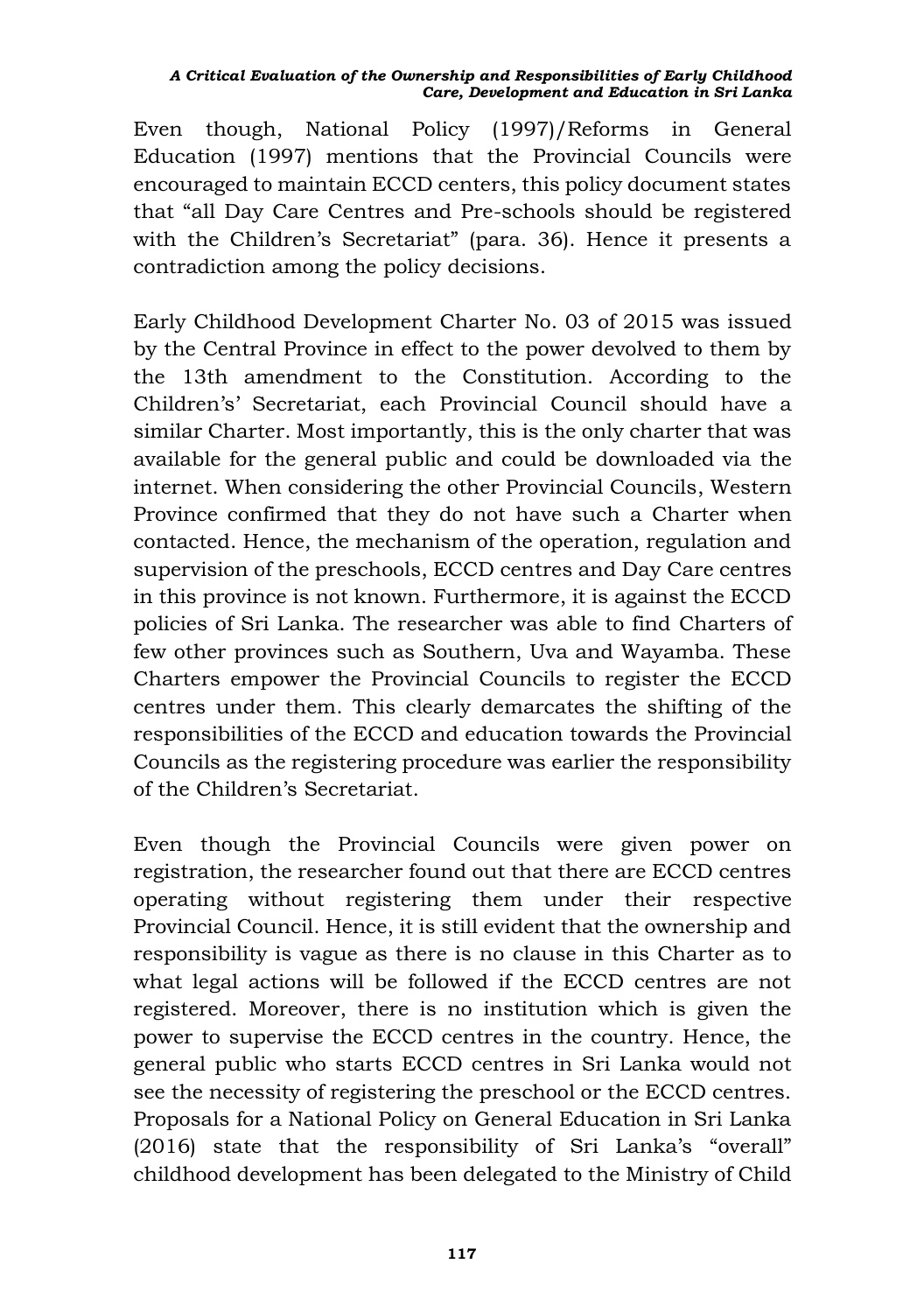Development and Women's Affairs, and health and nutrition to the Ministry of Health while the Ministry of Social Services is responsible for disadvantaged groups. This shows the shift in the responsibility even though this policy document does not specify the kind of responsibility delegated to the Ministry of Child Development and Women's Affairs. Furthermore, the registering procedure is still the responsibility of the Provincial Councils. Therefore, it is evident that the "overall childhood development" (p.37) is not actually under this Ministry as some responsibilities are delegated to Provincial Councils and several other ministries.

A divergence of the responsibilities regarding ECCD in Sri Lanka is depicted in the National Policy on Early Childhood Care and Development 2004 and 2017. These two documents present one of the most significant findings about the ownership and the responsibility of ECCD. They have mentioned about ECCD Coordination Committees that operate at the national level, provincial level, district level, divisional level and village level. The constitution in each Coordination Committee is different from one another. For instance, the National Coordination Committee (NCC) consists of 10 members including the (i) Secretary of the Ministry of Women's and Children's Affairs, (ii) Director of the Children's Secretariat, (iii) an executive level officer appointed from the ministries such as Health, Social Services, Policy Planning and Economic affairs, Local government and Provincial Councils, Justice/Law and Order, Home Affairs and Disaster Management, (iv)Director of Family Health Bureau or a responsible officer appointed by the Director, (v)Commissioner of the Department of Probation and Child Care or a responsible officer appointed by the Commissioner, (vi)Chairperson of the Child Protection Authority or a responsible officer appointed by the Chairperson , (vii)Heads of Provincial entities established in the provinces for ECCD/Preschool education or a relevant executive level officer appointed by the Provincial Secretary, (viii)Director General of the Plantation Human Development Trust or a relevant officer appointed by the Director General, (ix) two members to represent NGOs/INGOs/UN agencies and private sector organisation who offer ECCD services and (x)two experts in the field of ECCD who possess academic qualifications as well as research experience in the field of ECCD while the Provincial Coordination Committee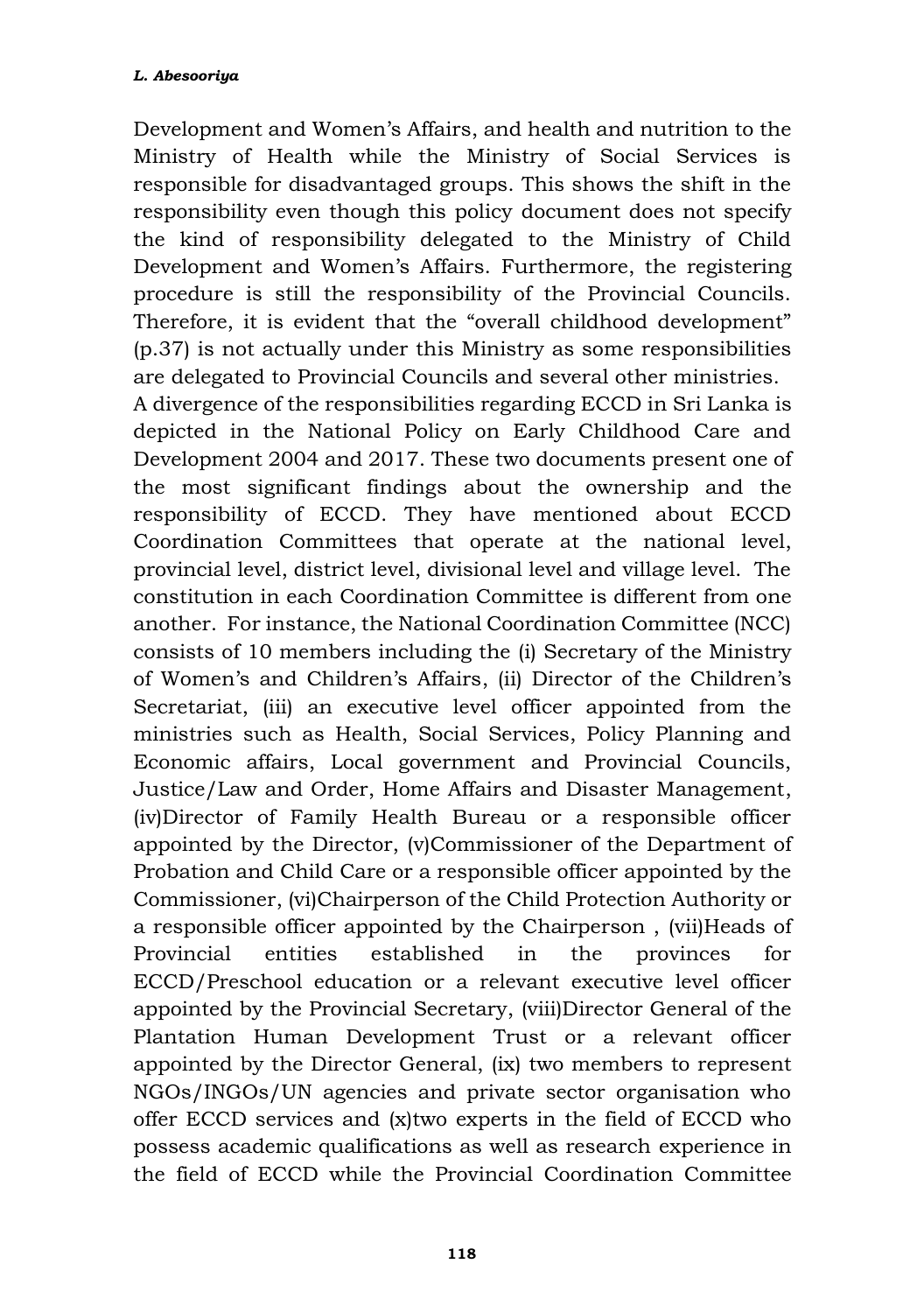(PCC) consists of the Chief Secretary of the Province, Head of the establishment instituted for monitoring and supervision of ECCD/Preschool education in the Province, a responsible officer from the Provincial Ministry of Health/Director, Provincial Health Services, an executive level officer from the Provincial Ministry of Education/Provincial Director of Education, Provincial Commissioner of Probation and Child Care, Provincial Director, Social Services, Commissioner of the Local Government, An executive level officer from the Police Department, a representative from the Plantation Human Development Trust, a staff officer from the Children's Secretariat, ECD Officers/Assistants of the relevant districts and three members appointed by the Chief Minister of the Province to represent NGOs and Private sector organizations involved in ECCD. This lengthy syntax needs a revisit—the ten members are unrecognizable in this maize)

Furthermore, there are differences in the composition of these committees in the years 2004 and 2017. For instance, there were two chairpersons in the NCC 2004: secretaries of the Ministry of Women Empowerment and Social Welfare and the Ministry of Health, Nutrients and the Uva Wellassa Development. Yet, in the 2017 NCC, there was only one chairperson, Secretary of the Ministry of Women and Child Affairs. There are differences noted in the other members as well.

When considering the NCC and the constitution of the NCC 2017, the selection is not clearly mentioned. The 9th member category of the NCC is mentioned as "two members to represent NGOs/INGOs/UN agencies and private sector organization who offer ECCD services" (p.20). Yet, it is not clearly mentioned whether there are two members to represent each category (NGOs/INGOs/UN) or there are two members to represent every organisation.

Furthermore, the 10th member category in the NCC on ECCD, is vague. The 10th category states that "two experts in the field of ECCD who possess academic qualifications as well as research in the field of ECCD" (p. 20). The criteria in appointing these experts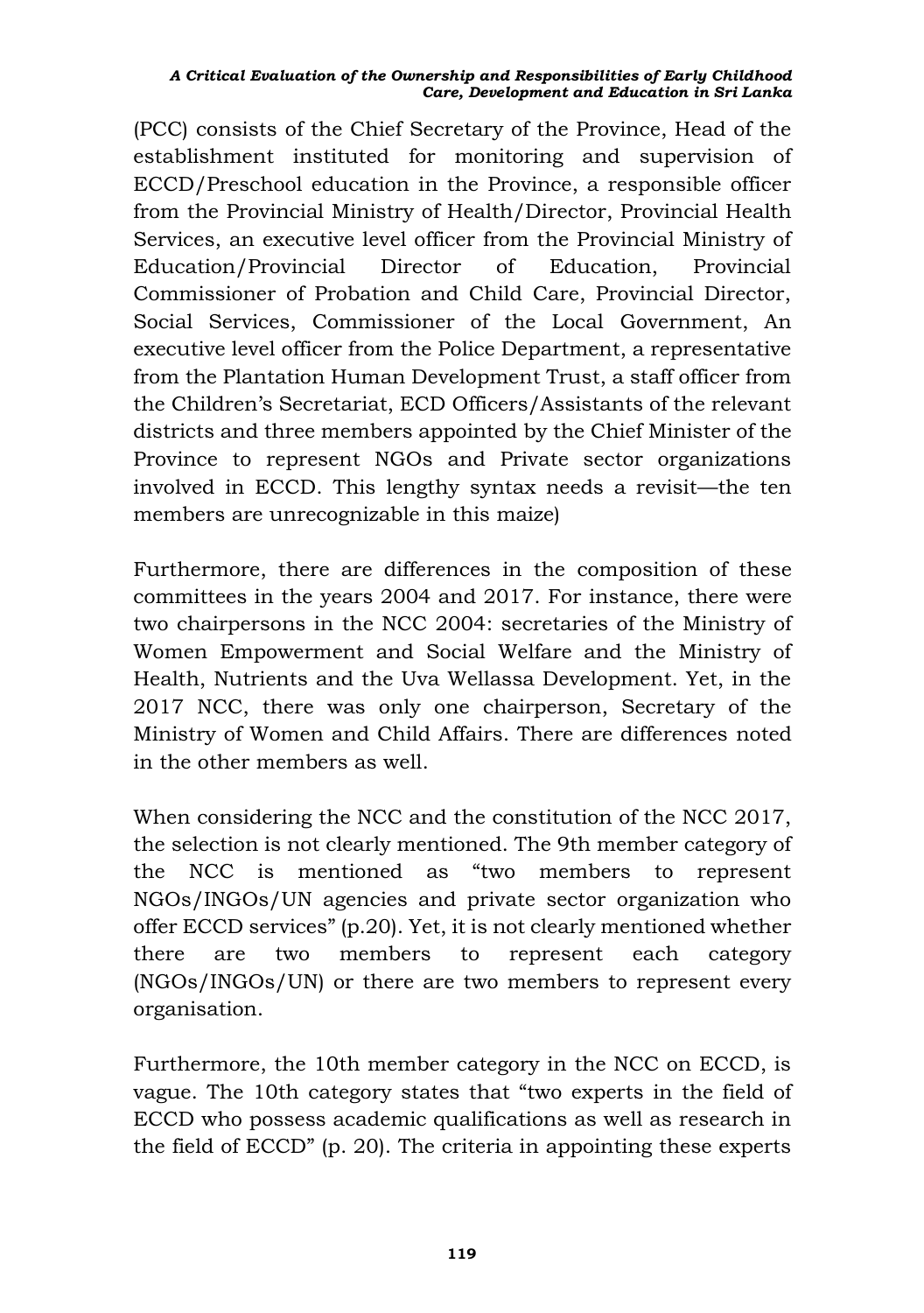and the person responsible in appointing this category is not mentioned in the policy.

When considering the Ministries that represent the NCC on ECCD, it is different to the responsible ministries mentioned in the beginning of the policy document. The responsible ministries, as mentioned in the policy document are, Ministry of Women and Child Affairs, Ministry of Health, Ministry of Education, Ministry of Social Empowerment and Welfare, and Plantation and Human Development Trust. A member representing the Ministry of Policy Planning and Economic Affairs, Justice/Law and Order and a member representing the Ministry of Disaster Management are included in the NCC. Yet, these three ministries are not considered in the category of responsible ministries. This depicts that Ministry of Women and Child Affairs which created this policy document did not identify the responsible ministries precisely. It shows that Ministry of Women and Child Affairs was also in a dilemma when assigning the duties to the responsible authorities.

This policy document presents the Ministries responsible in ECCD and it is depicted in Figure 1 below. It shows that the duties and ownership of ECCD is divided among diverse parties. It is created according to the information gathered through the National Policy on Early Childhood Care and Development 2004 and 2017 as well as through the informants.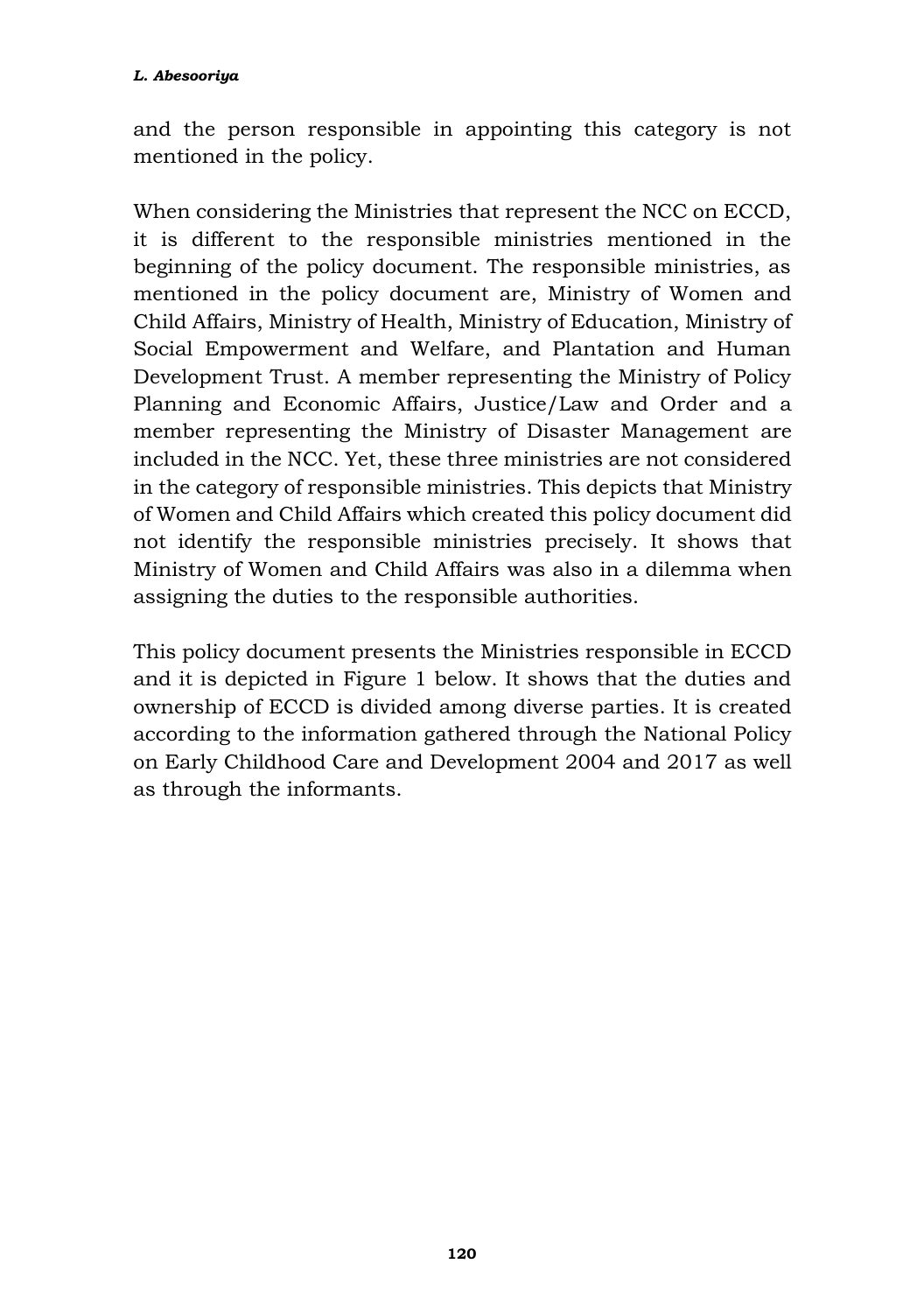

**Figure 1.** Ownership and the Responsibility of ECCD in Sri Lanka

According to the informant at the Children's Secretariat, the Ministry of Women and Child Affairs, which is one of the responsible parties, has given power and the responsibility to the Children's Secretariat to create a child who is strong in mental and physical aspects. At the same time, the Ministry has given the responsibility of coordinating the ECCD programmes in Sri Lanka to the Children's Secretariat.

The Ministry of Women and Child Affairs, Ministry of Health, Ministry of Education, Ministry of Social Empowerment and Welfare and Plantation and Human Development Trust are responsible for the ECCD programs in Sri Lanka. Furthermore, the Provincial Councils also play a crucial role in these programs. According to the interview conducted with responsible personnel in Children's Secretariat, Ministry of Health, Nutrition and Indigenous Medicine has the responsibility of the pre-natal stage and the post-natal of the children. They pay attention to health and nutrition. The Children's Secretariat and the Ministry of Health, Nutrition and Indigenous Medicine are involved in providing early stimulation and care to children. The branches such as the Family Health Bureau of the Ministry of Health, are the centres which facilitate this objective.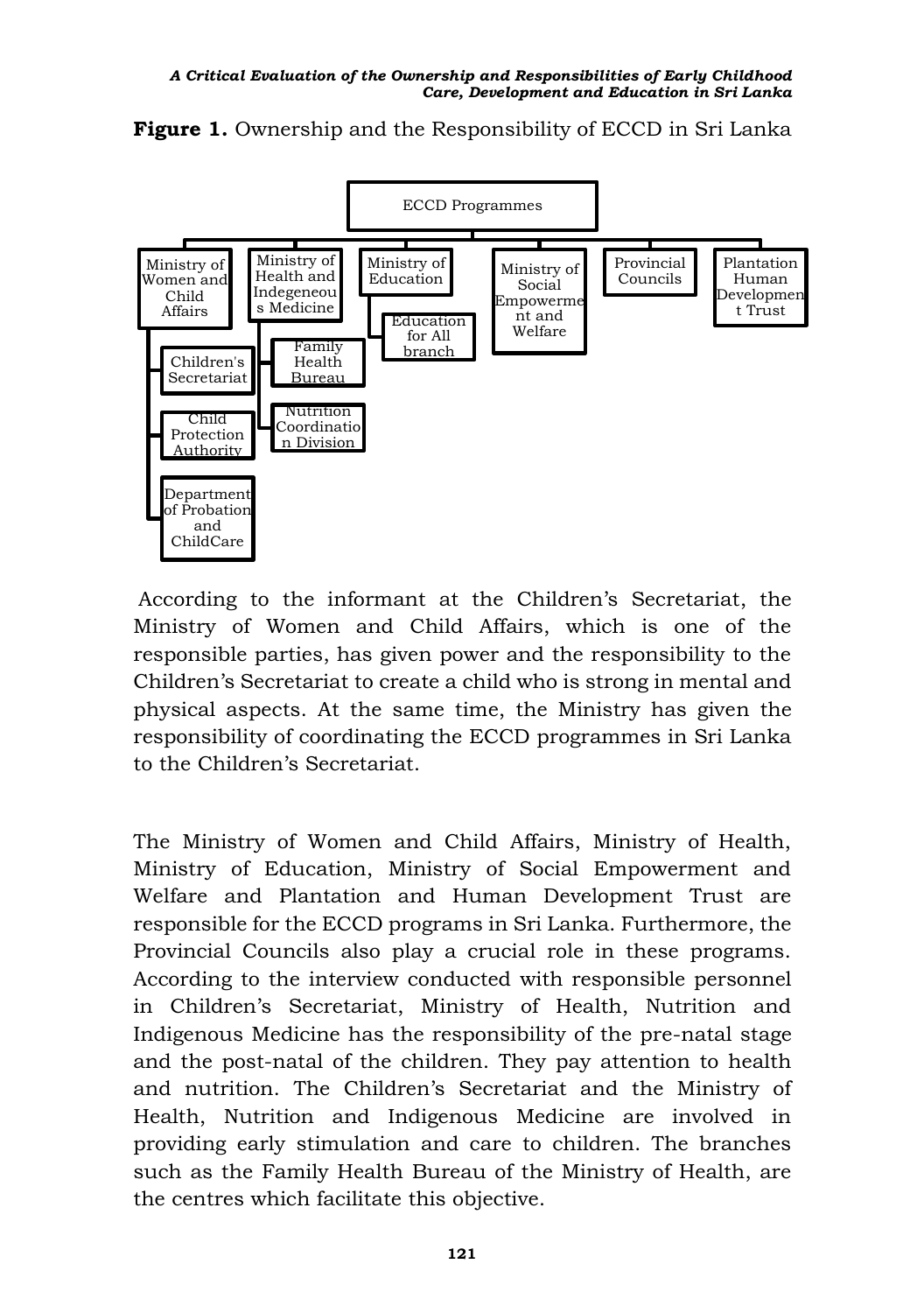Even though it is mentioned as the Ministry of Health in National Policy on Early Childhood Care and Development 2017, the original name of the above Ministry is Ministry of Health, Nutrition and Indigenous Medicine. The issue arises as to why the Policy document has changed the original name of the Ministry. It could be assumed that the Ministry component of Indigenous Medicine has no responsibility for the ECCD programmes in Sri Lanka and hence they did an alteration in the name of this Ministry. The Ministry of Social Empowerment, Welfare and Kandyan Heritage has the responsibility of handling the children with disabilities.

According to an informant in the Children's Secretariat, OUSL conducts teacher training programmes related to ECCD. Furthermore, it has a Day Care Centre and a Resource Centre related to ECCD. Hence, it is evident that this institute holds a certain responsibility in ECCD in Sri Lanka. Furthermore, private partners such as Hemas and People's Leasing Cooperation together with the Children's Secretariat conduct CSR projects on building preschools and developing preschool infrastructure respectively.

NGOs which took the leadership role in ECCD during the early decades are presently dealing with the Children's Secretariat in maintaining the ECCD programmes in Sri Lanka. NGOs such as Plan Sri Lanka, Unicef, World Vision, Save the Children and Child Fund are responsible in the above-mentioned activities.

Figure 1 and the descriptions above elucidate that there are complications in deciding the ministries responsible in ECCD and their responsibilities. With the changes in the governments and the changes in the ministries, it is oblivious whether the duties related to each ministry is subjugated to change or whether they are handed over to more new ministries. If the governments do not pay attention to these ministries and their ECCD related duties, the ECCD of the country would deteriorate. When considering the policies related to ECCD, it is essential that ECCD policies should be immune to the radical shifts in politics in the county.

# **Conclusion**

In conclusion, the shift in the responsibilities and ownership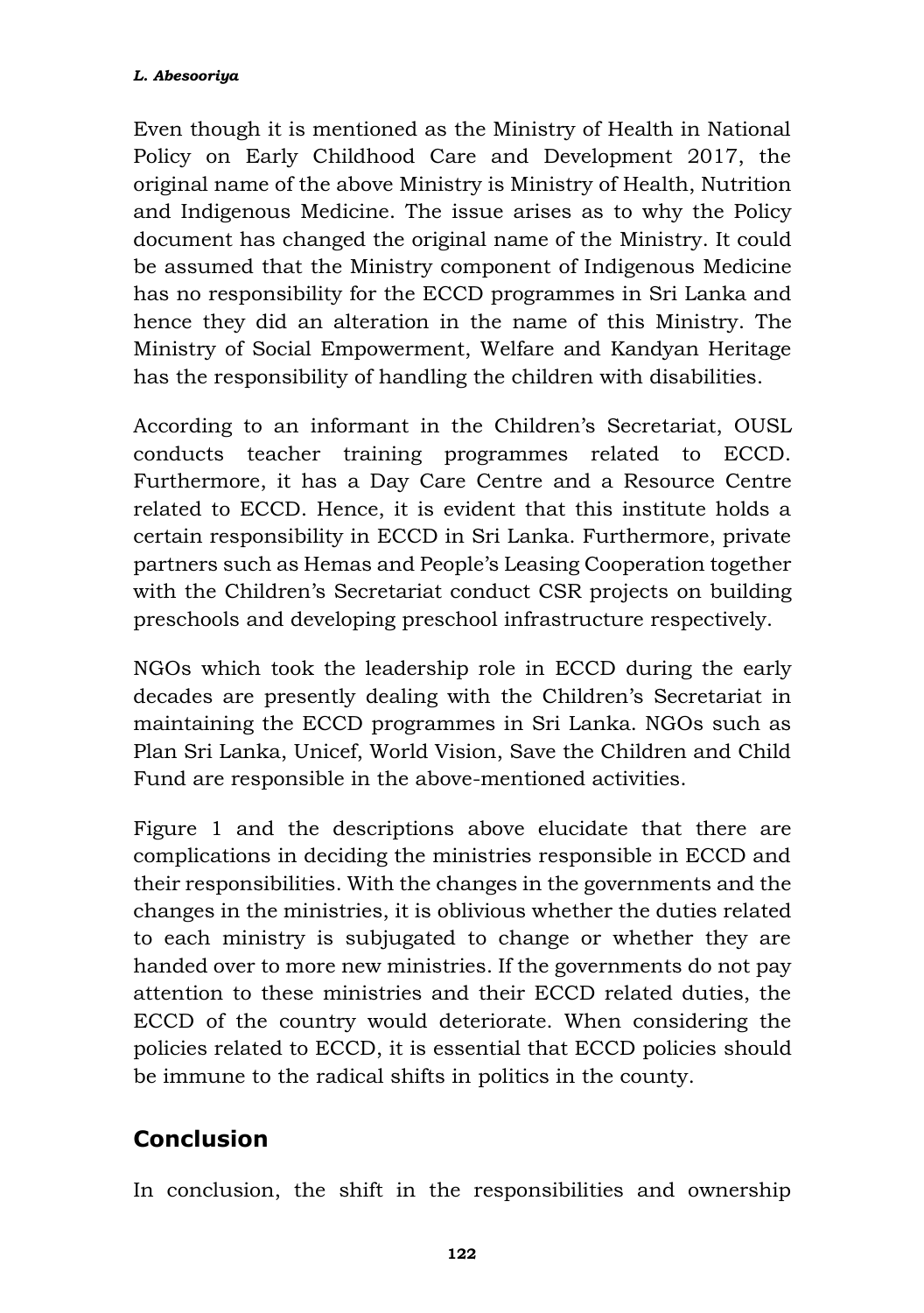regarding ECCD is as follows. Initially, ECCD was a responsibility of the NGOs even though the Children's Secretariat was established in the 1970s. Then, both the State and I/NGOs handled the responsibility. Later, the government decided to divide ECCD and preschools into two categories and the first category was the responsibility of the Children's Secretariat meanwhile the responsibility of the latter is unknown. Later, the Provincial Councils were encouraged to maintain the preschools. At present, the Provincial Councils have more power and the responsibility regarding preschools with the 13th amendment to the Constitution. Yet, it is evident that ECCD's overall responsibility is now diverged and different facets of early childhood and education are handled by different institutions. For instance, childhood health is the responsibility of the Ministry of Health. Furthermore, the involvement of different other institutions and NGOs also could be seen. (i.e. NIE, OUSL).

It was evident through the findings that the ownership and the responsibility of the ECCD is unstable. The authorities and institutions that have the ownership and the responsibility of the ECCD often changed. Hence, it can be concluded that there is no specific government or private institute which can be named as responsible regarding the ownership of ECCD.

The ECCD in Sri Lanka is in a stage where no authority considers it to be a crucial aspect in society. Henceforth, at least a responsible institution should be established for ECCD in Sri Lanka. The attention of the Sri Lankan government is crucial for the development and maintenance of ECCD and education.

## **Acknowledgements**

Initial versions of this study were presented by the author at the Peradeniya University International Research Sessions (iPURSE 2019) and at the 2nd International Symposium on Social Sciences & Humanities-2019 organised by the National Centre for Advanced Studies in Humanities and Social Sciences. The author wishes to acknowledge the useful comments by participants of these conferences and the constructive feedback by the anonymous reviewers.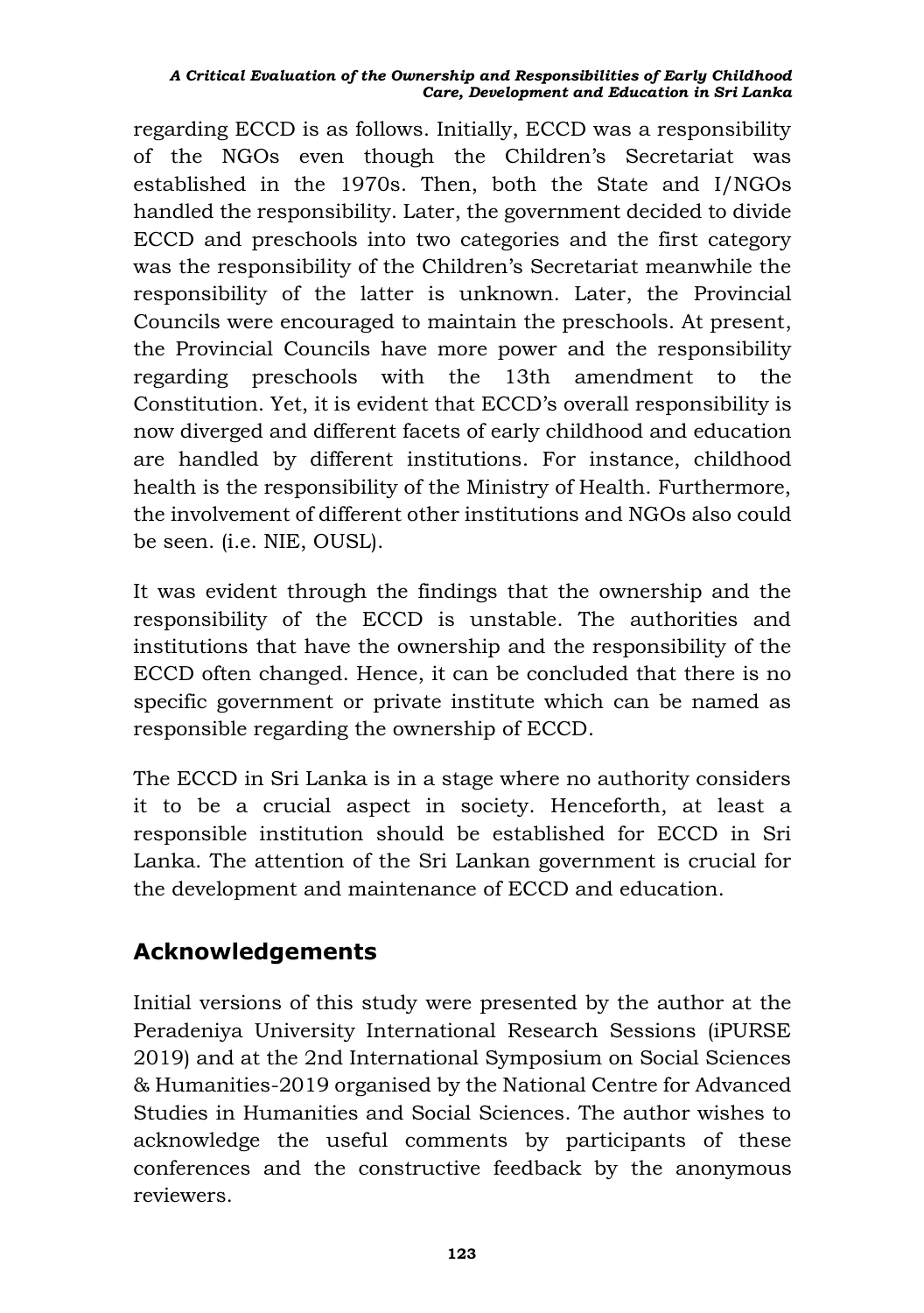## **References**

- Beauchamp, A. K. (2016). *Overcoming language barriers in early childhood education* (doctoral dissertation). Retrieved from Massey Research Online [\(https://mro.massey.ac.nz/handle/10179/8341\)](https://mro.massey.ac.nz/handle/10179/8341)
- Boocock, S. S. (1995). Early Childhood Programs in other nations: Goals and outcomes. *The Future of Children, 5*(3). 94-114, doi: 10.2307/1602369
- Britto, P. R., Yoshikawa, H. & Boller, K. (2011). Quality of Early Childhood Development Programs in global contexts: Rationale for investment, conceptual framework and implications for equity. *25*(2).1-31. Retrieved from: https://srcd.onlinelibrary.wiley.com/doi/pdf/10.1002/j.2 379-3988.2011.tb00067.x
- Creswell, J. W. (2007). *Qualitative inquiry& research design.* California: SAGE Publications
- Elango, S., Garcia, J. L., Heckman, J. J. & Hojman, A. (2015). Early childhood education. *NBER Working Paper Series.* 1-83. Retrieved from: http://www.nber.org/papers/w21766
- Gallardo, C. G. (2009). *Early childhood education: Towards sustainable peace in Sri Lanka* (doctoral dissertation). Kyung Hee University, Korea.
- Gowani, S., Yousafzai, A. K., Amstrong, R. & Bhutta, Z. A. (2014). Cost effectiveness of responsive stimulation and nutrition interventions on early child development outcomes in Pakistan. *Annals of the New York Academy of Sciences,*  1308, 149-161. Retrieved from: www.academia.edu/download/46187478/Effect\_of\_integra ted\_responsive\_stimulat20160602-20215-1rtemr5.pdf
- Herath, H. D., Punchihewa, P. M. G., Herath, H. M. B. & Herath, H. M. M. (2013). Assessment of the quality of childcare centres in the Colombo Municipal Council area. *Sri Lanka Journal of Child Health, 42*, 200-204. Retrieved from: <http://dx.doi.org/10.4038/sljch.v42i4.6263>
- Hunzai, Z. N. (2009). Teacher education in Pakistan: Analysis of planning issues in Early Childhood Education. *Journal of*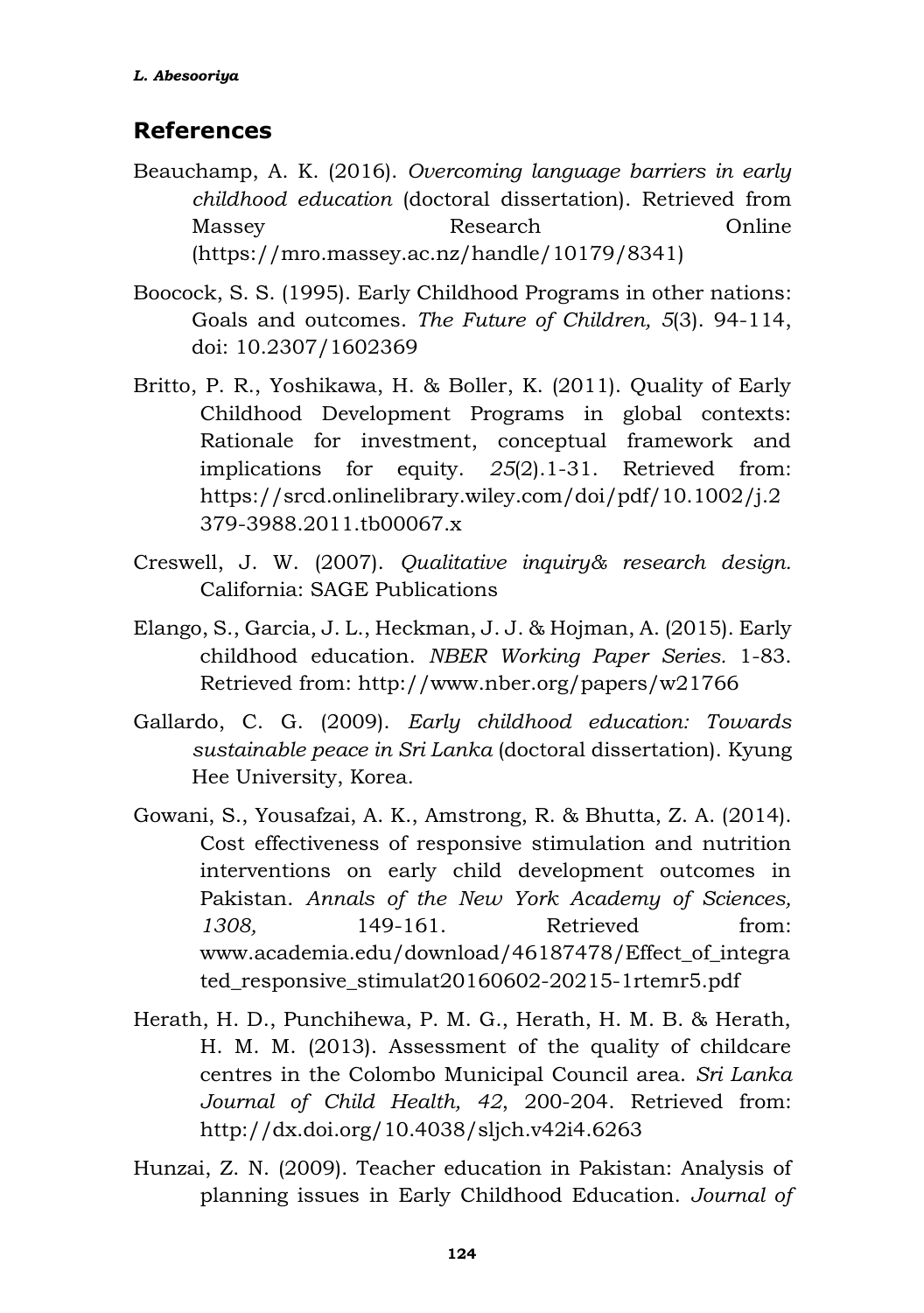*Early Childhood Teacher Education, 30*(3), 285-297, doi: 10.1080/10901020903084421

- Ivey, P. S. (2011). Overcoming language and cultural barriers in school: Helping Hispanic students acquire success in elementary school (master's thesis). Retrieved from ERIC [\(https://eric.ed.gov/?id=ED519664\)](https://eric.ed.gov/?id=ED519664).
- Lobman, C., Ryan, S. & McLaughlin, J. (n.d.) Reconstructing teacher education to prepare qualified preschool teachers: Lessons from New Jersey. 1-15. Retrieved from: <https://doi.org/10.1080/10901020701686633>
- Mashburn, A. J., Pianta, R. C., Hamre, B. K., Downer, J. T., Barbarin, O. A., Bryant, D. & Howes, C. (2008). Measures of classroom quality in prekindergarten and children's development of academic, language, and social skills. *Child Development*, *79*(3), 732 – 749. Retrieved from: citeseerx.ist.psu.edu
- Owodally, A. M. A. (2012). Juggling languages: A case study of preschool teachers' language choices and practices in Mauritius. *International Journal of Multilingualism, 9*(3), 235- 256, doi:10.1080/14790718.2011.620108.
- Pathirana, B. D. D. (2017a). Evolution of Early Childhood Care and Development (ECCD) in Sri Lanka: Analysis of the state responsibility. *IJSRST*, *3*(6). 37-43. Retrieved from: [https://www.academia.edu/34606166/Evolution\\_of\\_Early](https://www.academia.edu/34606166/Evolution_of_Early_Childhood_Care_and_Development_ECCD_in_Sri_Lanka_Analysis_of_the_state_responsibility) [\\_Childhood\\_Care\\_and\\_Development\\_ECCD\\_in\\_Sri\\_Lanka\\_](https://www.academia.edu/34606166/Evolution_of_Early_Childhood_Care_and_Development_ECCD_in_Sri_Lanka_Analysis_of_the_state_responsibility) [Analysis\\_of\\_the\\_state\\_responsibility](https://www.academia.edu/34606166/Evolution_of_Early_Childhood_Care_and_Development_ECCD_in_Sri_Lanka_Analysis_of_the_state_responsibility)
- Pathirana, B. D. D. (2017b). Profile of Early Childhood Care & Education (ECCD) in Sri Lanka: Analysis of the past and present. *International Journal of Advanced Research, 5*(5). 1372- 1380. doi:10.21474/IJAR01/4258
- Pathirana, B. D. D. (2017c). Early violence prevention in Sri Lankan preschools: Perceived preschool teacher practices. *The International Journal of Indian Psychology, 4*(4). 74-88. doi: 10.25215/0404.107
- Pathirana, B. D. D. (2012). Ensuring harmony and protection in preschool education. *Sri Lanka Journal of Advanced Social*